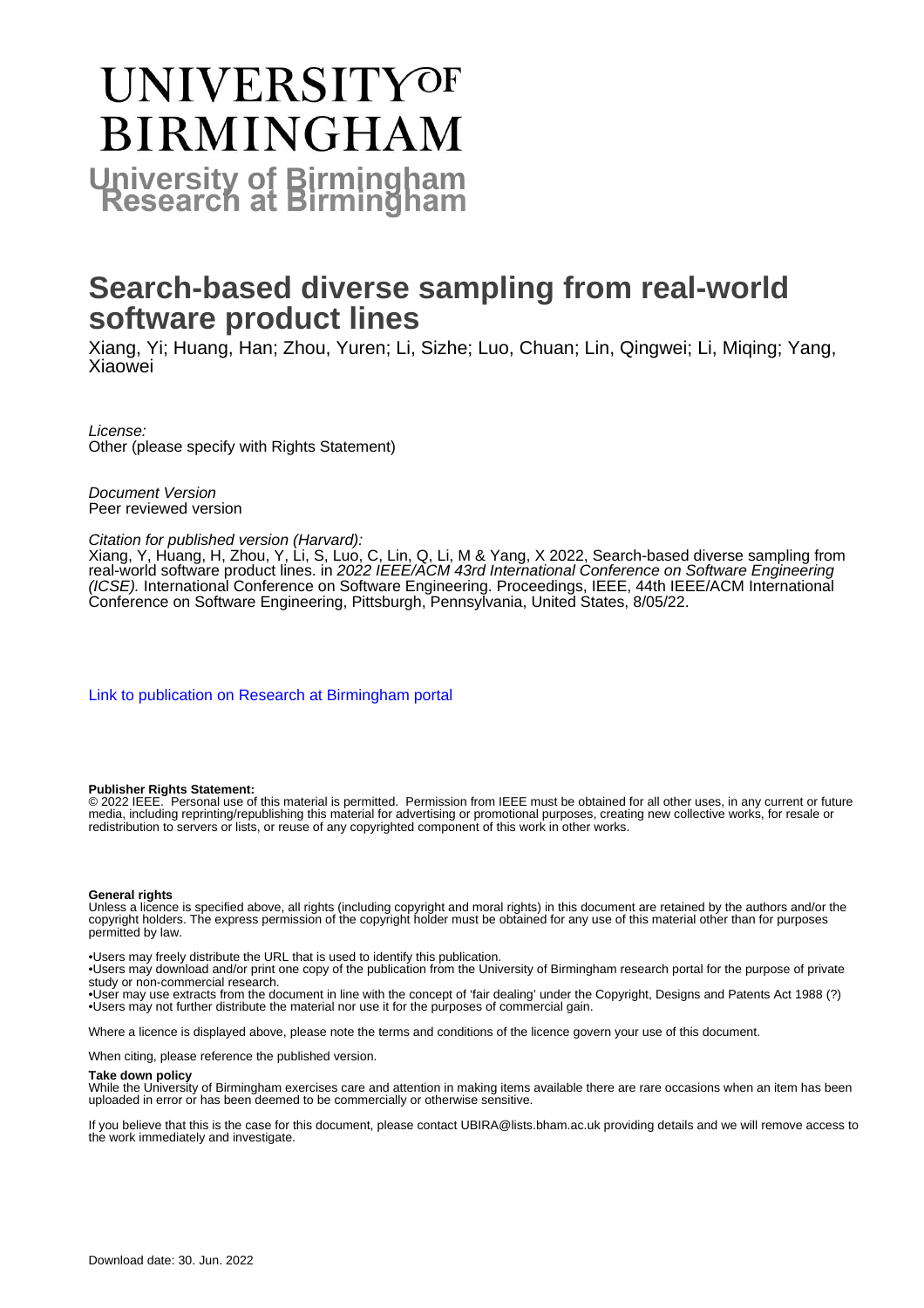# **Search-based Diverse Sampling from Real-world Software Product Lines**

[Yi Xiang](https://orcid.org/1234-5678-9012) xiangyi@scut.edu.cn South China University of Technology Guangzhou, China

Sizhe Li South China University of Technology Guangzhou, China

> Miqing Li University of Birmingham Birmingham, UK

Han Huang hhan@scut.edu.cn South China University of Technology Guangzhou, China

> Chuan Luo Microsoft Research Beijing, China

Yuren Zhou School of Computer Science and Engineering, Sun Yat-Sen University Guangzhou, China

> Qingwei Lin Microsoft Research Beijing, China

Xiaowei Yang South China University of Technology Guangzhou, China

# *features*, which are increments of product functionality. That is, a set of features defines a unique product (or *configuration*) of an SPL. Clearly, as the number of features increases, the number of all possible configurations grows exponentially [[44\]](#page-12-0). A common tool for representing all valid configurations is a tree-like structure, called a *feature model* (FM) [[34](#page-11-1)], in which features and constraints among them are explicitly specified. The space formed by all valid configurations is called a *configuration space*, denoted as Ψ henceforth.

In many software engineering tasks, it is important to understand properties of configuration spaces. These tasks include, but not limited to, finding optimal solutions given user-specified objectives and constraints [[23](#page-11-2), [24,](#page-11-3) [26](#page-11-4), [30,](#page-11-5) [52](#page-12-1), [60](#page-12-2)], predicting performance of any configuration with a learned model [[33](#page-11-6), [51,](#page-12-3) [53\]](#page-12-4), finding bugs caused by feature combinations [\[13](#page-11-7), [25,](#page-11-8) [40](#page-12-5), [41](#page-12-6)]. Ideally, one would like to investigate every valid configuration, but this is rarely possible in practice due to the sheer size of configuration spaces [[33](#page-11-6)]. For example, large real-world SPLs may encompass (hundreds of) thousands of features, leading to enormous number of valid configurations  $(\gg 10^{10})$  [[46](#page-12-7)]. This definitely makes exhaustive enumeration impractical.

An intuitional way of handling the above situation is to select a small, valid and representative *sample set* from the configuration space. In this paper, a *sample set* is a collection of *samples*, i.e., valid configurations of an SPL. Quite often, sample sets must be well-chosen based on domain knowledge. For instance, a sample set should cover all *t*-wise feature combinations in the context of *t-wise* sampling [\[2](#page-10-0), [19,](#page-11-9) [32](#page-11-10)]. If no domain knowledge is available, however, sample sets are expected to cover the configuration space as widely and uniformly as possible [[33,](#page-11-6) [46\]](#page-12-7). There have been several sampling strategies in the literature, e.g., *Random sampling* [[20,](#page-11-11) [22](#page-11-12), [39](#page-12-8), [41,](#page-12-6) [42\]](#page-12-9), *Solver-based sampling* [[10,](#page-11-13) [18,](#page-11-14) [26](#page-11-4), [28](#page-11-15)], *Coverage-oriented sampling* [\[2](#page-10-0), [19](#page-11-9), [32](#page-11-10)] and *Uniform sampling* [\[1,](#page-10-1) [9](#page-11-16), [43](#page-12-10), [45,](#page-12-11) [46,](#page-12-7) [51](#page-12-3), [54](#page-12-12)]. These sampling strategies

# **ABSTRACT**

Real-world software product lines (SPLs) often encompass enormous valid configurations that are impossible to enumerate. To understand properties of the space formed by all valid configurations, a feasible way is to select a small, valid and representative sample set. Even though a number of sampling strategies have been proposed, they either fail to produce diverse samples with respect to the number of selected features (an important property to characterize behaviors of configurations), or achieve diverse sampling but with limited scalability (the handleable configuration space size is limited to  $10^{13}$ ). To resolve this dilemma, we propose a scalable diverse sampling strategy, which uses a distance metric in combination with the novelty search algorithm to produce diverse samples in an incremental way. The distance metric is carefully designed to measure similarities between configurations, and further diversity of a sample set. The novelty search incrementally improves diversity of samples through the search for novel configurations. We evaluate our sampling algorithm on 39 real-world SPLs. It is able to generate the required number of samples for all the SPLs, including those which can not be counted by sharpSAT, a state-ofthe-art model counting solver. Moreover, it performs better than or at least competitively to some state-of-the-art samplers with respect to the diversity of the sample sets. Our results suggest that only the proposed sampler (among all tested ones) achieves scalable diverse sampling.

# **KEYWORDS**

Software product lines, diverse sampling, novelty search, distance metric

# <span id="page-1-0"></span>**1 INTRODUCTION**

Software product lines (SPLs) [[11\]](#page-11-0), being highly configurable, allow users to derive products by selecting and deselecting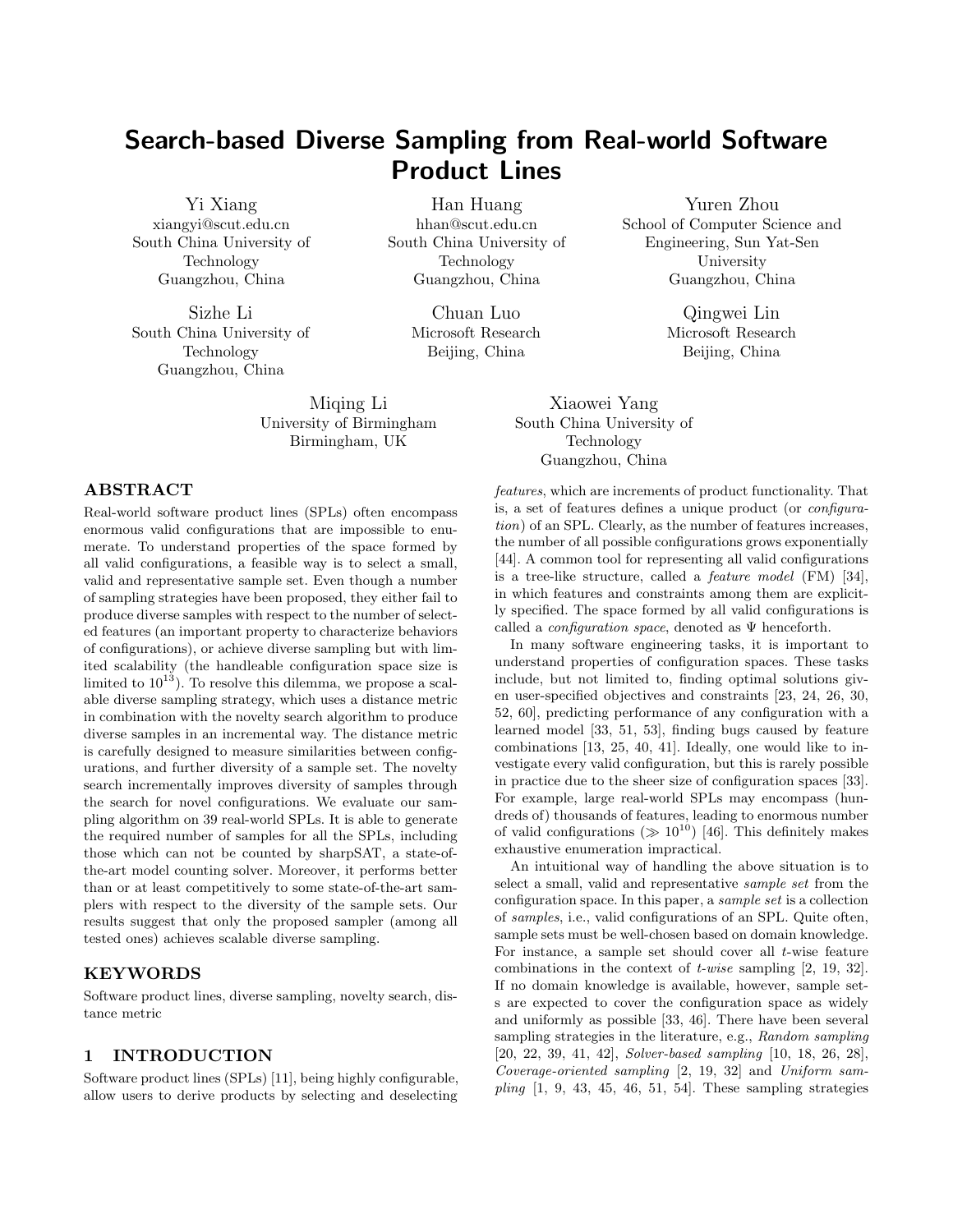focus on different aspects of sampling from SPLs, and come with different strengths and weaknesses (detailed discussions are available in Section [6\)](#page-9-0).

In this paper, we focus on another kind of sampling, known as *diverse sampling*, which seems to be largely ignored. Diverse sampling brings lots of benefits. For example, it could reduce the risk of missing important configurations with distinct performance behavior when deriving a performance prediction model [[33\]](#page-11-6), and forms a scalable and flexible alternative to *t*-wise sampling [\[27](#page-11-17), [57\]](#page-12-13). Recently, Kaltenecker et al. [\[33](#page-11-6)] proposed a diverse sampling strategy, called *diversified distance-based sampling* (DDbS). The key idea is to use a distance metric in combination with a discrete probability distribution to spread the sample set across the configuration space as diversely as possible. More specifically, each configuration is assigned with a distance value (i.e., the number of selected features [\[33\]](#page-11-6)), and DDbS tries to derive samples covering distinct distance values so as to improve diversity.

In fact, the number of selected features for a configuration  $c \in \Psi$ , denoted as  $\mathcal{T}(c)$ , is important to characterize the behavior of this configuration. For example, in the context of configuring SPLs [\[26,](#page-11-4) [30,](#page-11-5) [52](#page-12-1), [60](#page-12-2)], this number (also known as *richness of features*) is often used as an optimization objective, and it is also highly related to other objectives, e.g., the total cost of a configuration. Moreover, according to Kaltenecker et al. [[33\]](#page-11-6), improving a sample set's representativeness with respect to the number of selected features is of importance to learn an accurate performance prediction model. Therefore, sampling configurations that are diverse regarding the number of selected features is meaningful, yet poses challenges to state-of-the-art samplers. Figs. [1](#page-2-0) (a) and (b) show the distribution of the number of selected features for samples generated by two recent uniform samplers (i.e., Smarch [[46\]](#page-12-7) and Unigen3 [[54](#page-12-12)]) on the HiPAcc feature model [\[33\]](#page-11-6). As seen, compared with DDbS [[33\]](#page-11-6) [see Fig. [1](#page-2-0) (c)], both of them are unable to produce diverse samples concerning the number of selected features. Even though DDbS could sample more diverse configurations on this model, it faces the scalability issue. According to the results in [\[46](#page-12-7)], DDbS failed to handle configuration space larger than  $10^{13}$ . This is also confirmed by our experiments performed in Section [5.3](#page-7-0), and explained later in Section [5.4](#page-8-0).

To achieve scalable diverse sampling, this paper provides an alternative perspective, i.e., search-based sampling. The key idea is to generate initial samples using efficient off-theshelf SAT solvers, and then incrementally improve the diversity of the sample set using a specific search algorithm. This sampling strategy relies on a special distance metric and a search technique, called novelty search (NS) [[36,](#page-11-18) [37\]](#page-11-19). We name this sampling algorithm *NS-based sampling* (NSbS for short). To demonstrate merits of NSbS, we compare it with several state-of-the-art sampling algorithms using 39 real-world SPLs adopted by Oh et al. [[46](#page-12-7)]. Experimental results reveal that NSbS indeed enables a scalable diverse sampling from SPLs. In particular, it successfully generates the requested number of configurations (i.e., 100 configurations in our setting) for all 39 SPLs, including the largest ones on

<span id="page-2-0"></span>

**Figure 1: Distribution of the number of selected features for samples generated by four samplers on HiPAcc** [\[33\]](#page-11-6). In this figure,  $\star$  denotes estimated **boundaries of the number of selected features (see Section [2.2](#page-3-0)). Note that these boundaries may not be reachable.**

which most state-of-the-art samplers fail to generate even one configuration within an hour.

Main contributions of the paper are summarized as follows.

- *•* A tailored distance metric. By using the number of selected features, the configuration space  $\Psi$  is mapped to a small behavior space  $\mathcal{B} = {\mathcal{T}(c)|c \in \Psi}$ . A distance metric is designed to measure similarities between configurations in both *B* and Ψ. We show, both theoretically and experimentally, that using this distance metric not only improves the coverage in the behavior space, but also promotes diversity in the original configuration space. Considering diversity in both spaces could improve the representativeness of sample sets.
- *•* A befitting search technique. We choose NS as the search engine because of its good theoretical properties [[16](#page-11-20), [17\]](#page-11-21) that well fit the goal of diverse sampling. Precisely, NS has been shown to tend towards a diverse sampling of the behavior space [[16,](#page-11-20) [17](#page-11-21)]. The above property could help to improve diversity of the sample set in the behavior space. As shown in Fig. [1](#page-2-0) (d), samples generated by NSbS are as diverse as those of DDbS. As mentioned early, DDbS is a tailored diverse sampler.
- *•* Flexibility in the sampling process. Since diversity is improved in an incremental way, it is easy for users to achieve a desired trade-off between diversity and efficiency. If a higher-quality sample set is required, then more execution time can be specified. The flexibility in the sampling process is one of the main advantages of NSbS over other state-of-the-art samplers, most of which are not controllable regarding the execution time.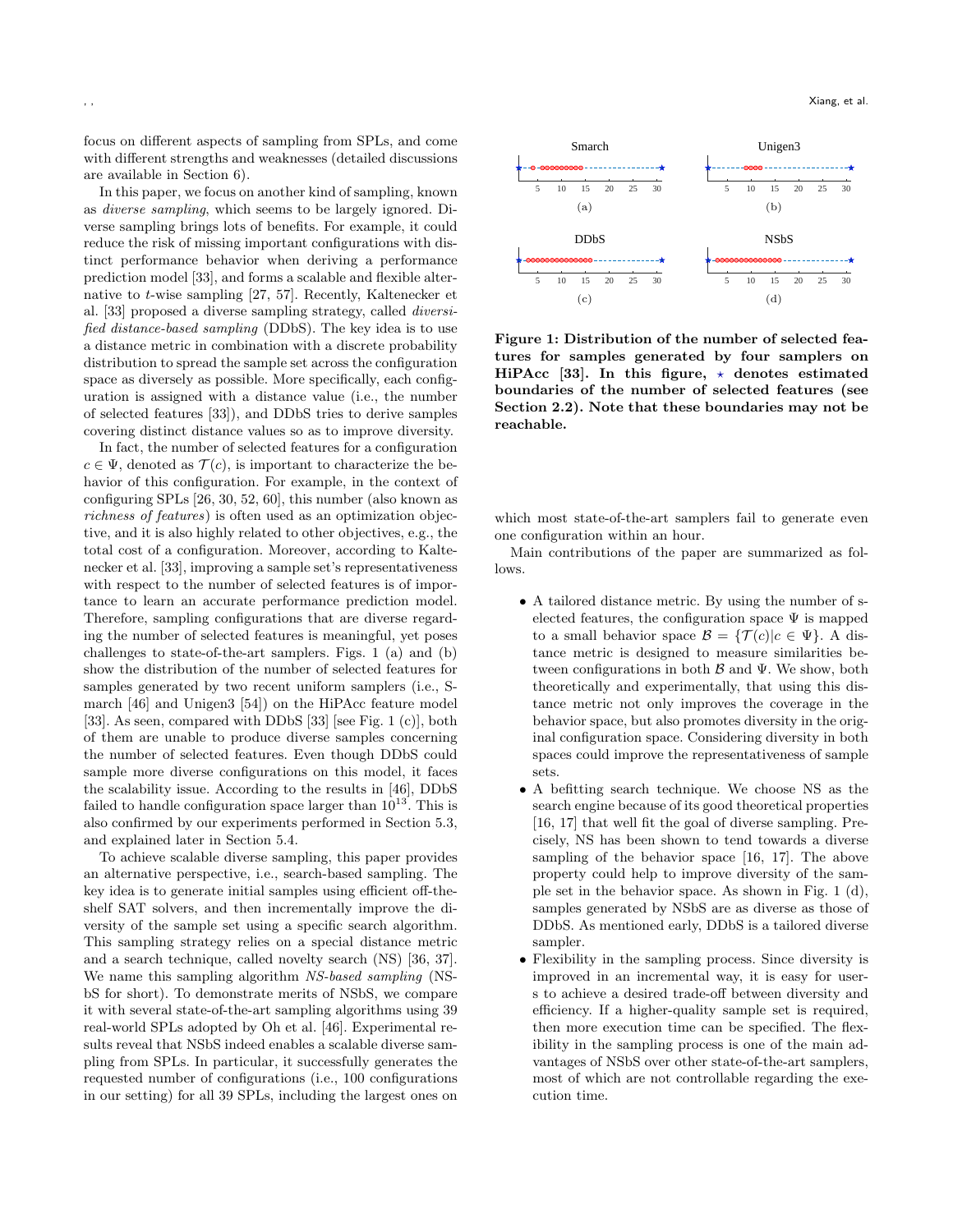Search-based Diverse Sampling from Real-world Software Product Lines

# **2 PRELIMINARIES**

In this section, we provide necessary preliminaries on sampling from configuration spaces, as well as a space mapping strategy. Afterwards, we give a brief introduction to NS.

# <span id="page-3-2"></span>**2.1 Sampling from configuration spaces**

Formally, an FM can be seen as a tuple  $\langle \mathcal{F}, \mathcal{C} \rangle$ , where  $\mathcal{F} =$  ${f_1, \ldots, f_n}$  is the set of *n* features, and *C* is the set of all constraints among features. A *configuration c*, represented by  $\{\pm f_1, \ldots, \pm f_n\}$ , is defined as a set of selected or deselected features. Precisely, +*f<sup>i</sup>* and *−f<sup>i</sup>* indicate that the feature  $f_i$  is selected and deselected, respectively. Certainly,  $c$  can also be represented by a binary string, with 1 indicating a selected feature, and 0 a deselected one. Due to constraints in  $\mathcal{C}$ , not all configurations are valid. The configuration that satisfies all the constraints is called a valid configuration, and all valid configurations form the *configuration space* Ψ. The size of Ψ is usually denoted by *|*Ψ*|*.

Many software engineering tasks require to derive a small and representative sample set from Ψ. In this context, a *sample set*,  $S = \{s_1, \ldots, s_N\}$  (where *N* denotes the sample size), is a subset of  $\Psi$ , i.e.,  $\mathbf{S} \subseteq \Psi$ . Each  $s_i$   $(i = 1, 2, ..., N)$ is called a *sample*, i.e., a valid configuration. Manually deriving a sample is error-prone and time-consuming even for tiny FMs [[6](#page-10-2)]. Therefore, automated solvers, like SAT solvers, have been widely adopted to generate samples from  $\Psi$  [\[27,](#page-11-17) [38,](#page-11-22) [60\]](#page-12-2). It is well-known that an FM can be easily converted into a propositional formula  $\phi$  [[6](#page-10-2)]. The derived  $\phi$  is then used as the input of automated solvers, which are internally run to find solutions to  $\phi$ .

## <span id="page-3-0"></span>**2.2 Mapping to behavior spaces**

As mentioned previously, by characterizing the behavior a configuration using the number of selected features,  $c \in \Psi$  is mapped to an integer. Accordingly, the configuration space  $\Psi$  is mapped into the behavior space *B*. Let  $\Phi_b$  be the space formed by all configurations with exactly  $b \in \mathcal{B}$  selected features, then  $\Psi = \bigcup_{b \in \mathcal{B}} \Phi_b$ . That is to say, the whole configuration space  $\Psi$  is decomposed into  $|\mathcal{B}|$  subspaces. We can then sample representative configurations that are diversely distributed among these subspaces.

Understanding *B* is much easier than Ψ due to that *|B|* is significantly smaller than *|*Ψ*|*. In fact, the lower bound and the upper bound for  $\beta$  can be approximated by using the number of core features (denoted by *|core|*) and the number of dead features (denoted by *|dead|*), respectively. Notice that core features must be selected in every valid configuration, while dead features must not be selected. To be more specific,  $\min(\mathcal{B}) = |core|$ , and  $\max(\mathcal{B}) = n - |dead|$ , where *n* is the total number of features. Therefore, the size of *B* is at  $\text{most } n - (\vert core \vert + \vert dead \vert) + 1$ . In contrast,  $\vert \Psi \vert$  grows exponentially with respect to  $n$ . Hence,  $\Psi$  can be astronomically large, especially for large real-world SPLs. For example, *|*Ψ*|* is as large as  $7.78 \times 10^{417}$  for the uClinux-config model [[46\]](#page-12-7). We must mention that knowing exactly  $\beta$  is as hard as knowing Ψ because every configuration should be investigated at

the worst case. However,  $\beta$  can be well approximated by the  $\text{following set, } \mathcal{B}' = \{ |core|, |core| + 1, \ldots, n - |dead| \}, \text{which}$ contains all possible integers from *|core|* to *n − |dead|*. It is possible that there exist some integers to which no configurations are mapped. Therefore, *B* is a subset of *B ′* . In Section [4.3,](#page-6-0) *B ′* will be used to calculate performance indicators.

# **2.3 Novelty search**

As mentioned in Section [1,](#page-1-0) NS [\[36](#page-11-18), [37](#page-11-19)] is adopted in our search-based diverse sampling. Therefore, it is necessary to give a brief introduction to this search technique. NS is one of the main divergent search algorithms [[36\]](#page-11-18), and its prominent feature is to abandon objectives [\[36](#page-11-18)]: it replaces the conventional goal-oriented objective by a criterion measuring *novelty* of individuals. This criterion is referred to as *novelty score*, defined as the average distance of an individual to its *k* closest neighbors. Formally,  $\rho(x)$ , the novelty score of *x*, is given as follows [[16,](#page-11-20) [36,](#page-11-18) [37\]](#page-11-19).

<span id="page-3-1"></span>
$$
\rho(x) = \frac{1}{k} \sum_{j=1}^{k} d(x, x_j)
$$
\n(1)

where  $x_j$  is the *j*-th nearest neighbor of *x* among an archive of previously explored individuals and the current population in the behavior space. The  $\rho(x)$  estimates the sparseness of *x* in the behavior space. If this score is large, then *x* is in a sparse area; in contrast, it is in a dense area in case that the novelty score is small. In general, individuals in sparse regions are preferred to those in dense regions as the exploitation around sparse regions is helpful to perform a diverse exploration of the behavior space [\[16\]](#page-11-20).

Following the practice in [[57](#page-12-13)], the calculation of the novelty score can be extended from a single configuration to a sample set  $S = \{s_1, \ldots, s_N\}$ . Specifically,

<span id="page-3-3"></span>
$$
\rho(\boldsymbol{S}) = \sum_{i=1}^{N} \rho(s_i) \tag{2}
$$

where  $\rho(s_i)$  is the novelty score of a single configuration, as given by Eq. ([1](#page-3-1)). Clearly, the higher the novelty score, the more diverse the sample set.

Finally, it is worth mentioning that there is an interesting search behavior of NS. That is, *the sampling produced by NS covers the whole reachable behavior space* [[16\]](#page-11-20). This suggests that NS explores the behavior space diversely. It is a good property, which well matches the goal of diverse sampling from SPLs. Therefore, we choose NS as the search engine.

#### **3 NS-BASED DIVERSE SAMPLING**

The NSbS procedure is outlined in Algorithm [1](#page-4-0). The key idea is to continuously improve diversity of the initial sample set through the search for *novel* individuals (or configurations). The algorithm takes the propositional formula  $\phi$  (derived from a given FM) and sample size *N* as input, and outputs a set of samples stored in an archive *A*.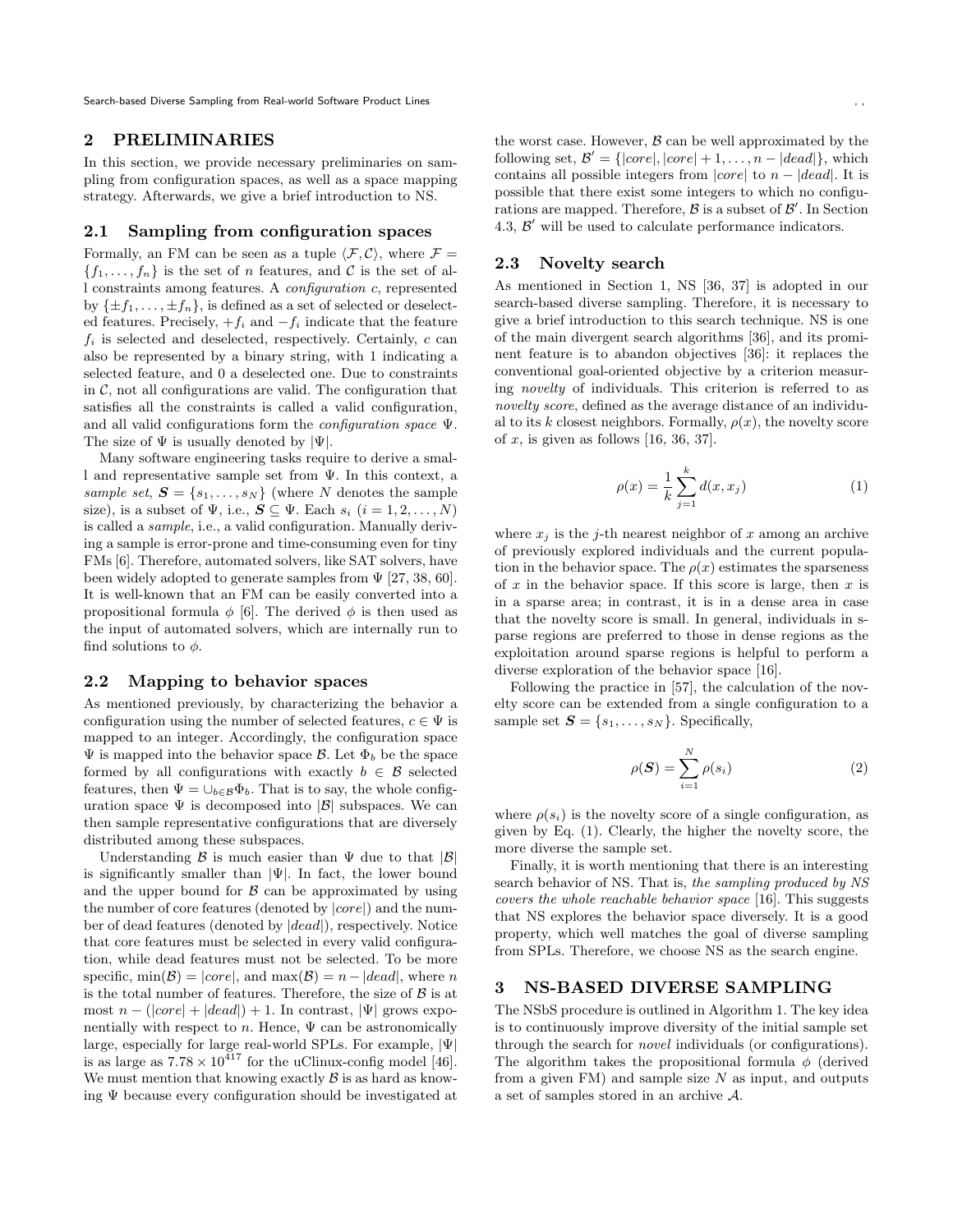**Algorithm 1:** NSbS algorithm

<span id="page-4-0"></span>**Input**:  $\phi$  (propositional formula), *N* (sample size) **Output**: *A* (archived samples)

- **1** Initialize the archive *A* by generating *N* solutions to  $\phi$ using the randomized SAT4J solver [[27\]](#page-11-17);
- **2** Initialize the distance matrix  $\mathbf{D} = (d_{ij})_{(N+1)\times(N+1)},$ where  $d_{ij}$   $(i, j = 1, \ldots, N)$ , as given in Eq. [\(3\)](#page-4-1), is the distance between  $x_i \in A$  and  $x_j \in A$ ;
- **3** For each  $x \in A$ , calculate its novelty score  $\rho(x)$  based on Eq. ([1\)](#page-3-1);

```
4 while the termination conditions is not met do
```

```
\mathbf{5} | \{p_1, p_2\} \leftarrow \text{matingSelection}(\mathcal{A});6 \{c_1, c_2\} ← crossover(p<sub>1</sub>, p<sub>2</sub>);
 7 for i ∈ {1, 2} do
 8 \vert c<sub>i</sub> \leftarrow mutation(c<sub>i</sub>);
 9 if c_i is invalid then
10 \vert Repair c_i5];
11 end
12 A \leftarrow updateActive(A, c_i);13 end
14 end
15 return A
```
# <span id="page-4-4"></span>**3.1 Initialization**

As shown in Line 1 of Algorithm [1,](#page-4-0) *A* is initialized with *N* configurations generated by the randomized SAT4J solver [\[7\]](#page-11-23), in which the order how the logical clauses and the literals are parsed is randomized [[26\]](#page-11-4). According to the implementation in [[26,](#page-11-4) [28](#page-11-15)], there exist three parsing strategies, i.e.,*NegativeLiteralSelectionStrategy*, *PositiveLiteralSelectionStrategy* and *RandomLiteralSelectionStrategy*. Each strategy has an equal chance of being chosen when generating initial configurations. In particular, the first strategy prefers negative assignments to literals, and thus emphasizes configurations with less selected features. Therefore, the lower bound of  $\beta$  can be approximated by using this strategy. Similarly, the second strategy helps to approximate the upper bound of *B*. The third strategy randomly assigning *true* or *false* to literals is able to improve randomness of the generated configurations. Using simultaneously three strategies aims at improving diversity of the initial sample set. In particular, bounds of *B* could be well approximated.

# **3.2 Distance metric**

To measure similarities between two configurations, we de-fine the following distance<sup>[1](#page-4-2)</sup>:

<span id="page-4-1"></span>
$$
d_{ij} = d(x_i, x_j) = \frac{1}{2} \cdot \left( \frac{abs\left(\mathcal{T}(x_i) - \mathcal{T}(x_j)\right)}{n} \right) + \frac{1}{2} \cdot \left(1 - \frac{|x_i \cap x_j|}{n}\right) \cdot \delta \tag{3}
$$

<span id="page-4-2"></span><sup>1</sup>If  $x_i = x_j$ ,  $d_{ij}$  is forcibly set to 0.

where  $x_i, x_j \in \mathcal{A}$  ( $x_i \neq x_j$ ) are two different configurations;  $\mathcal{T}(x_i)$  denotes the number of selected features in  $x_i$ ;  $abs(\cdot)$ returns the absolute value of a number; and *| · |* returns the cardinality of a set. The  $\delta$  is a constant, as given below.

$$
\delta = \begin{cases} \frac{1}{\max\{\mathcal{T}(x_i), \mathcal{T}(x_j)\}} & \mathcal{T}(x_i) + \mathcal{T}(x_j) \le n, \\ \frac{1}{n - \min\{\mathcal{T}(x_i), \mathcal{T}(x_j)\}} & \text{otherwise.} \end{cases} (4)
$$

As seen, this distance metric consists of two weighted parts. The first part measures the similarity between configurations in the behavior space, while the second part in the original configuration space. In fact,  $1 - \frac{|x_i \cap x_j|}{n}$  is the Ham-ming distance [\[3\]](#page-10-4) between  $x_i$  and  $x_j$ . Note that using the above two parts is intended to sample configurations covering diversely in the behavior space, and also keeping as dissimilar as possible in the configuration space. In Section [5.1,](#page-7-1) we will experimentally verify this distance measure.

It is also worth noting that  $\delta$  is set based on our theoretical analysis, which is presented in Section S-1 of the online supplement<sup>[2](#page-4-3)</sup>. Our theoretical analysis shows that  $\delta$  is needed to mitigate biases towards sampling specific configurations. In other words, Eq.[\(3\)](#page-4-1) without using  $\delta$  can introduce biases in the behavior space, and thus can hamper diversity of the sample set. More detailed discussions can be found in Section S-1 of the supplement. In Section [5.2](#page-7-2), we will experimentally investigate *δ*'s effects. Therein, one will find that using  $\delta$  indeed improves diversity of the sample set in the behavior space.

According to Line 2 in Algorithm [1,](#page-4-0) the distance matrix  $\mathbf{D}_{(N+1)\times(N+1)}$  is initialized by working out the distance between each pair of configurations in *A*. Note that, since **D** is symmetric, we only need to calculate distances for half of these pairs. We would like to mention that the size of **D** is  $(N+1) \times (N+1)$ , rather than  $N \times N$ , because we reserve spaces for storing distances when evaluating a new configuration (see Algorithm [2](#page-5-0)). After obtaining **D**, as shown in Line 3 of Algorithm [1,](#page-4-0) the novelty score for each  $x \in A$  is calculated based on Eq. [\(1\)](#page-3-1).

## **3.3 Genetic operations**

Like in genetic algorithms, we perform in order the mating selection, crossover and mutation to generate new individuals. As shown in Line 5 of Algorithm [1,](#page-4-0) the *matingSelection* procedure chooses from  $A$  two parents  $p_1$  and  $p_2$  each time. The basic idea of choosing a parent is to select the one with larger novelty score from two different random members in *A*. In case of a tie, a random selection is performed between the two members. Clearly, the above mating selection emphasizes individuals located in sparse regions. Exploration around sparse regions could potentially improve diversity of the samples.

Once two parents *p*<sup>1</sup> and *p*<sup>2</sup> have been selected, the uniform crossover is applied to generate two children, *c*<sup>1</sup> and *c*<sup>2</sup> (Line 6 in Algorithm [1](#page-4-0)). To be specific, for each index *j ∈*

<span id="page-4-3"></span><sup>&</sup>lt;sup>2</sup>The online supplement (entitled "*OnlineSupplement LICSE2022.ndf*") is available at an anonymous website  $t$ <sub>*ICSE2022.pdf*") is available at an</sub> <http://doi.org/10.5281/zenodo.4939625>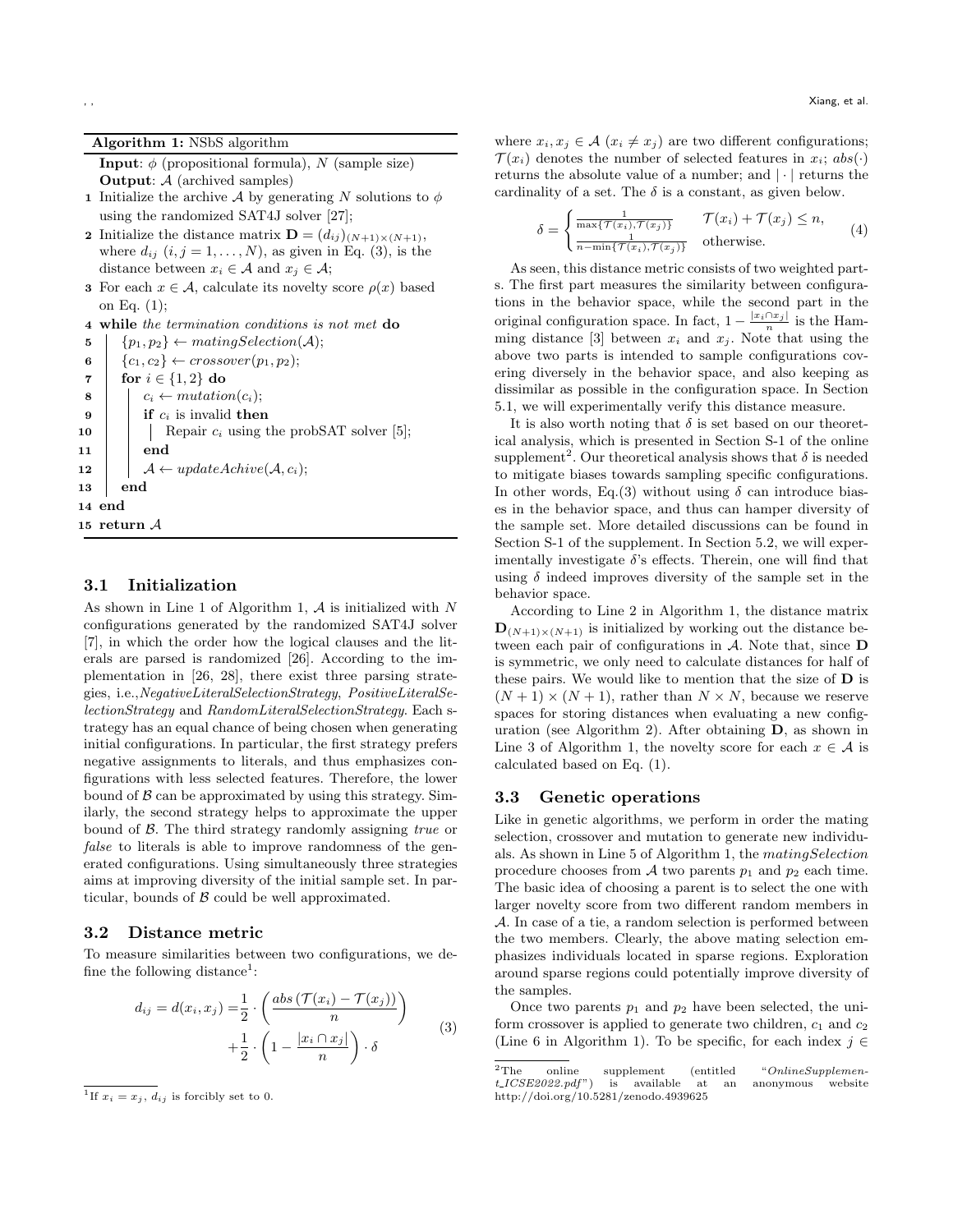Search-based Diverse Sampling from Real-world Software Product Lines

<span id="page-5-0"></span>**Algorithm 2:**  $A \leftarrow updateActive(A, c)$ **Input**: *A, c* **Output**: *A*

- **1 if** *A* contains *c* **then**
- **2 return** *A* ;

**3 end**

**4 for**  $i = 1, ..., N$  **do** 

```
\mathbf{5} d_{i,(N+1)} \leftarrow d(x_i, c);
```
- **6**  $d_{(N+1),i} \leftarrow d_{i,(N+1)}$ ;
- **7 end**

**8**  $d_{(N+1),(N+1)}$  ← 0;

- **9** For each  $x \in A \cup c$ , calculate its novelty score  $\rho(x)$ based on Eq.  $(1)$  $(1)$  $(1)$ ;
- **10**  $x_{worst}$  ← arg  $\min_{x \in \mathcal{A}} \rho(x)$  // Find the worst member in  $\mathcal{A}$ ;

```
11 if \rho(c) > \rho(x_{worst}) then
12 x_{worst} \leftarrow c;
        // Update D
13 for j = 1, ..., N do
14 \Big| d_{j,worst} \leftarrow d_{j,(N+1)};15 \left| \right| d_{worst,j} \leftarrow d_{(N+1),j};
16 end
17 \int dworst,worst \leftarrow 0;
18 end
```

```
19 return A
```
 $\{1, \ldots, n\}$ , we generate a random number *rand*. If *rand* < 0.5, then  $c_1(j)$  and  $c_2(j)$  are set to  $p_1(j)$  and  $p_2(j)$ , respectively. Otherwise, they are set to  $p_2(i)$  and  $p_1(i)$ , respectively. Notice that  $c_1(j)$  denotes the value taken in the *j*-th position of *c*1. The newly generated individuals are then subjected to bit-wise mutation (Line 8 in Algorithm [1\)](#page-4-0). Specifically, for each bit, the value is changed from 1 (true) to 0 (false), or vice versa. Often, the ratio of bits to be changed is controlled by a parameter  $P_\mu$ , called mutation probability. In this work, we set  $P_\mu$  to 0.1, following the common practice in [\[58](#page-12-14)].

It is not uncommon that the resulting configurations (after crossover and mutation) are invalid. In this case, as shown in Line 10 of Algorithm [1,](#page-4-0) the probSAT solver [\[5](#page-10-3)], one of the high-performing stochastic local search (SLS) SAT solvers, is adopted to repair invalid configurations. The variables to be flipped by the solver are chosen based on probabilities such that more promising variables are given more chances to be selected. In fact, probSAT [[5](#page-10-3)] has been adopted to repair infeasible configurations in prior work [[59](#page-12-15), [60\]](#page-12-2) in the context of optimal products selection from SPLs. In particular, the empirical study in [[59\]](#page-12-15) suggested that probSAT is more effective than WalkSAT [\[8\]](#page-11-24), another popular SLS solver, in improving diversity of a configuration set. For more details on probSAT, we direct readers to the original study [[5](#page-10-3)]. Notice that internal parameters of this solver are set following the practice in [\[5](#page-10-3)] and [[59](#page-12-15)]. Therefore, a tuning phase is not required in this work.

Configurations operated by probSAT could still be invalid (even though they are valid most of the time)<sup>[3](#page-5-1)</sup>, in particular for large-scale FMs. In case of invalidity, we simply request to the randomized SAT solver, as described in Section [3.1,](#page-4-4) to return a valid configuration.

# **3.4 Updating archive**

The archive *A* stores novel configurations discovered during the search process. Its update procedure is presented in Algorithm [2.](#page-5-0) To improve diversity, as shown in Lines 1-3, the producer rejects the entry of any configurations that are identical to already archived ones. When a totally different configuration  $c$  is available, we need to fill the distance matrix **D** by working out distances between *c* and each  $x_i \in A$ . These distances are stored in the last row and the last column. In what follows, as indicated in Line 9 of Algorithm [2](#page-5-0), the novelty score for each member  $x \in A \cup c$  is calculated based on Eq. [\(1\)](#page-3-1). We should note here that the novelty scores are computed taking into account not only members in *A* but also the new configuration *c*. This enables an evaluation of the novelty with respect to both previously explored individuals and the current one that represents the most recently visited point [\[36](#page-11-18)].

In Line 10 of Algorithm [2](#page-5-0), we find the worst member from *A*, and this member is denoted by *xworst*, where the index *worst* is its position in the archive. In case that the novelty score of *c* is higher than that of *xworst*, we will replace *xworst* by *c*. Subsequently, the distance matrix should be updated. This is achieved by simply copying the last row (column) to the *worst*-th row (column) (see Lines 13-16). At last, *dworst,worst* should be set to 0.

According to the above update procedure, the algorithm consistently looks for novel individuals, pushing individuals to constantly move in the behavior space: *in new and unexplored areas first, but also then in already explored areas as their density of individuals is never exactly homogeneous* [[17\]](#page-11-21). This way, diversity of the samples can be persistently improved.

# <span id="page-5-2"></span>**3.5 Termination conditions**

Termination of NSbS can be flexibly specified by users. We offer the following two termination strategies.

**Strategy 1**: Termination controlled by the maximum running time (*max t*). This is a common way of stopping a search algorithm, and the setting of *max t* depends largely on the demands of users.

**Strategy 2**: Automatic termination when the algorithm gets relatively steady. This is achieved by adding the following piece of codes after Line 13 in Algorithm [1](#page-4-0).

 $\mathbf{H} \left| \frac{\rho(\mathcal{A}) - \rho(\mathcal{A})}{\tilde{A}} \right| < 0.1\%$  $\rho(\widetilde{\mathcal{A}})$ *counter* + + **Else**  $counter \leftarrow 0$ 

<span id="page-5-1"></span><sup>3</sup>Different from conflict-driven clause learning (CDCL) solvers [[14\]](#page-11-25), such as SAT4J, SLS-type SAT solvers offer no guarantees on finding valid assignments.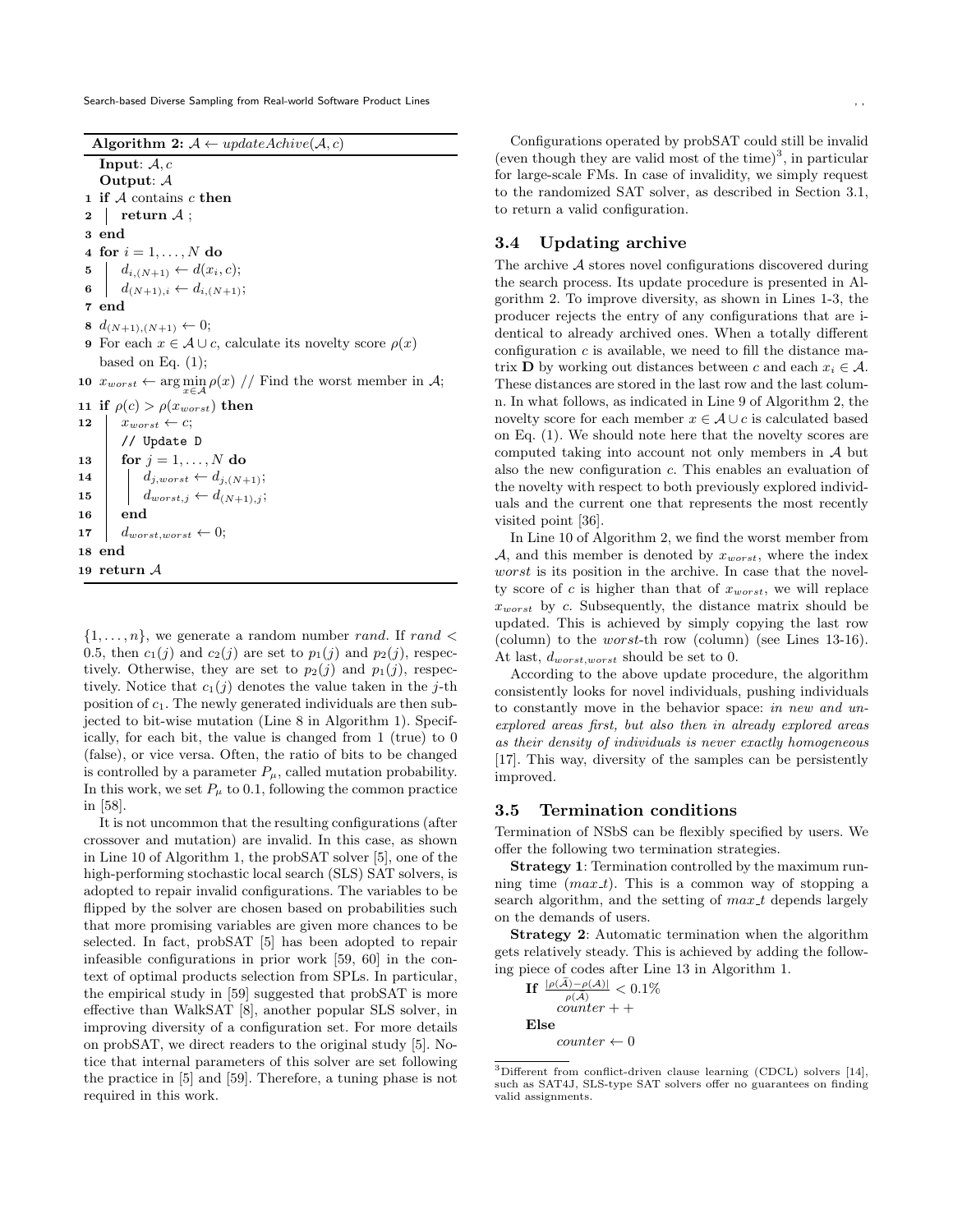**End**

where  $\widetilde{A}$  is the old archive, while  $A$  is the newly updated one. If the change ratio of novelty scores for the two archives is below 0.1%, then *counter* is increased by one; otherwise, it is reset to 0. The algorithm will terminate once *counter* exceeds *R*, a threshold specified by users. In our experiments, we set  $R$  to 10. With this setting, it is found that NSbS automatically terminates on almost all of the tested FMs.

We would like to mention that we give users freedom to specify the termination of the sampling process. Most of the state-of-the-art samplers are not controllable with respect to the execution time. Indeed, it may take excessively long before a set of samples is returned [[46,](#page-12-7) [49](#page-12-16)]. Instead, the proposed NSbS allows users to make a desired trade-off between quality (primarily diversity) and efficiency. If users want a higher-quality sample set, he/she can set R or  $max_t t$  to a relatively larger value. The flexibility regarding terminations is one of the main advantages of NSbS over other state-ofthe-art samplers.

#### **4 EXPERIMENT SETUP**

In this section, we start by introducing our research questions (RQs). Then, we give information about FMs used in our empirical study. Subsequently, we describe how the performance of different samplers can be measured using specialized indicators. Finally, detailed implementations are given.

#### **4.1 Research Questions**

The distance metric is expected to play an important role in sampling products that are diverse not only in the behavior space, but also in the original configuration space. It is necessary to investigate the effect of each component in Eq. [\(3\)](#page-4-1). With this regard, we aim at answering the following two RQs.

**RQ1**: *What are the benefits brought by using the two weighted parts in the distance metric?*

**RQ2**: *Does the factor δ matter in the distance metric of NSbS?*

To address RQ1, we experimentally compare the distance metric defined in Eq. ([3\)](#page-4-1) against a modified one in which the second part is removed. We expect that the adoption of the two parts can promote diversity of the sampled configurations in both spaces. According to our theoretical analysis, the goal of  $\delta$  in Eq. ([3](#page-4-1)) is to alleviate biases towards specific configurations in the behavior space. The second research question amounts to experimentally verifying this.

Moreover, we intend to answer one more research question regarding the effectiveness of NSbS in comparison with several state-of-the-art samplers.

**RQ3**: *How effective is NSbS concerning both scalability and diversity in comparisons with state-of-the-art samplers?*

To address RQ3, we compare NSbS with SAT-based sampling [[26\]](#page-11-4), DDbS [\[33](#page-11-6)], UniGen3 [[54](#page-12-12)] and Smarch [[46\]](#page-12-7). We expect that NSbS performs better than or at least competitively to them with respect to both scalability and diversity.

## **4.2 Subject Feature Models**

In our experiments, we consider 39 FMs that have been carefully selected by Oh et al. [\[46](#page-12-7)] in their evaluation of Smarch. Table S-1 in the online supplement gives an overview of the subject FMs, including the number of features  $(|\mathcal{F}|)$ , the number of CNF constraints  $(|\mathcal{C}|)$ , the size of the configuration space  $(|\Psi|)$ , the number of core, dead and unconstrained<sup>[4](#page-6-1)</sup> features (i.e., *|core|*, *|dead|* and *|uc|*). Note that *|*Ψ*|* is counted by sharpSAT [[56](#page-12-17)], which fails on the last five largest FMs. All FMs are publicly available in DIMACS format<sup>[5](#page-6-2)</sup>, the standard format for SAT solvers.

# <span id="page-6-0"></span>**4.3 Performance indicators**

Performance indicators are required to evaluate the quality of a sample set  $S = \{s_1, \ldots, s_N\}$ . To measure whether *S* widely covers the behavior space  $\mathcal{B} = \{b_1, \ldots, b_{|\mathcal{B}|}\}\$ , the following indicator, which we call *Spread*, is defined.

$$
Spread(\boldsymbol{S}, \mathcal{B}) = \frac{1}{|\mathcal{B}|} \sum_{i=1}^{|\mathcal{B}|} d_{min}(b_i, \boldsymbol{S}), \tag{5}
$$

where  $d_{min}(b_i, S)$  denotes the minimum distance from  $b_i$  to *S*. Mathematically,  $d_{min}(b_i, S)$  is in the following form

$$
d_{min}(b_i, \mathbf{S}) = \min_{j=1}^{N} abs(b_i - \mathcal{T}(s_j)).
$$
\n(6)

Regarding  $\beta$ , as mentioned in Section [2.1](#page-3-2), it is not exactly known, but can be easily approximated by *B ′* . In practice, we therefore calculate  $Spread(\mathbf{S}, \mathcal{B}')$ , instead of  $Spread(\mathbf{S}, \mathcal{B})$ . It is clear that a smaller value of *Spread* indicates a more diverse distribution in the behavior space.

In addition to *Spread*, the novelty score of a sample set,  $\rho(\mathbf{S})$ , as given in Eq. ([2](#page-3-3)), also serves as a performance indicator. It measures the diversity of *S* in the original configuration space.

#### **4.4 Detailed Implementations**

For each FM, we sample 100 configurations and compute the average sampling time per configuration (measured in milliseconds) to compare efficiency. All samplers except NSbS terminate once 100 configurations are sampled, or the sampling time takes more than 3600,000 milliseconds (i.e., one hour). Since NSbS is able to quickly sample 100 configurations, it terminates either automatically based on **Strategy 2** as described in Section [3.5,](#page-5-2) or forcibly when the sampling time reaches a timeout of one hour. Note that, to mitigate random bias, all samplers are independently run 30 times, and we present and analyze experimental results regarding mean values of the performance indicators.

All experiments are performed on a Quad Core@2.20 GHz with 8 GB of RAM running Ubuntu 20.04.2. Source codes of SAT-based sampling [[26](#page-11-4)], DDbS [[33\]](#page-11-6), UniGen3 [[54\]](#page-12-12) and Smarch [[46](#page-12-7)] are downloaded from their authors' repositories, and they are all executed on a single thread (i.e., without

<span id="page-6-1"></span><sup>4</sup>Unconstrained features here are those that are not involved in the CNF constraints.

<span id="page-6-2"></span><sup>5</sup>All FMs are downloaded from <https://github.com/jeho-oh/Smarch>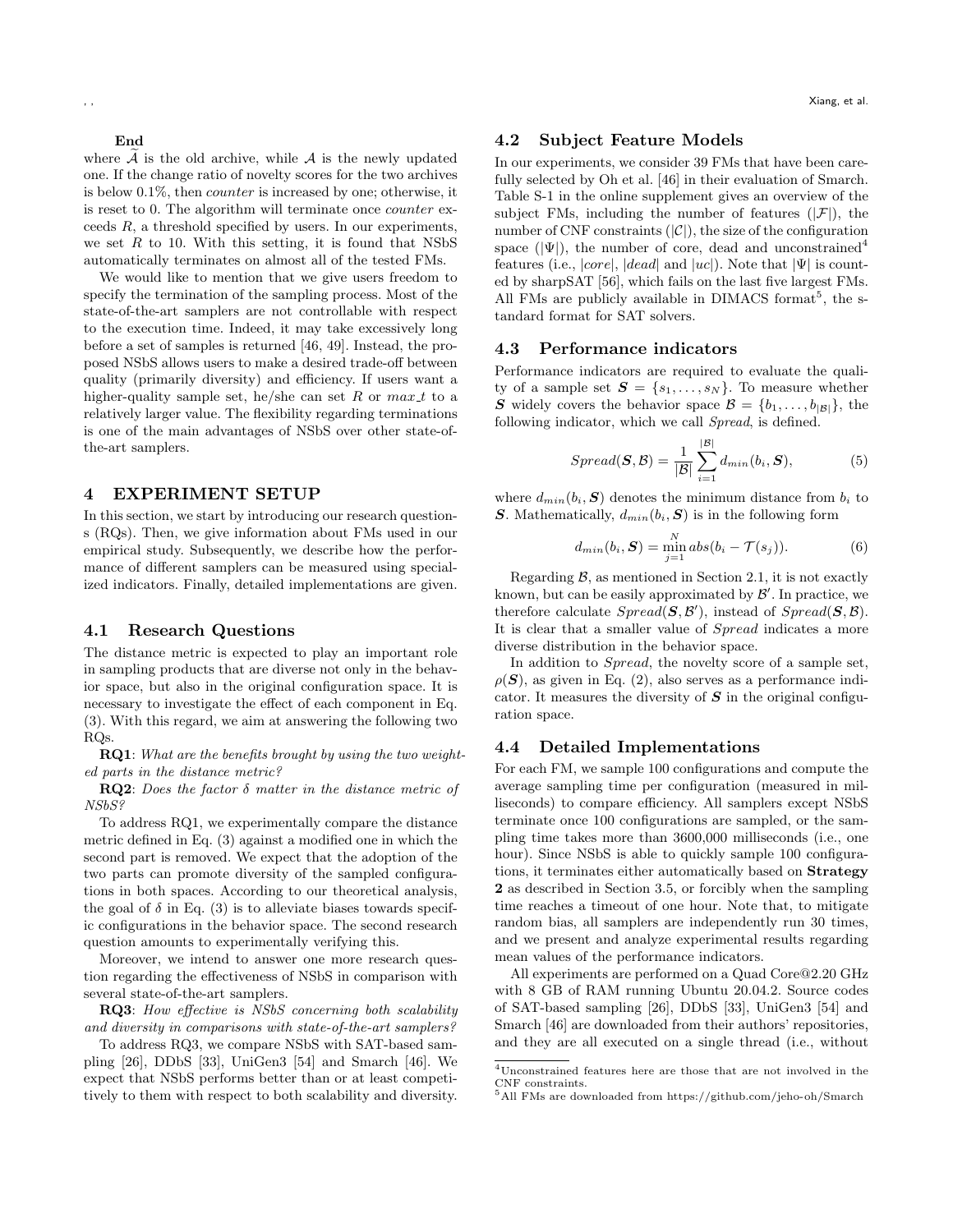parallelization), following the practice in [[29](#page-11-26)]. The codes for NSbS can be found in our repository<sup>[6](#page-7-3)</sup>.

# **5 RESULTS**

In this section, we provide a series of experimental results regarding the research questions.

# <span id="page-7-1"></span>**5.1 RQ1: Benefits brought by using the two weighted parts in the distance metric**

To investigate benefits brought by using two weighted parts in Eq.([3](#page-4-1)), we consider two different distance metrics. The first one, as given in Eq.[\(3\)](#page-4-1), uses two weighted parts. Hereafter, we call it *weighted* distance. The second one retains only the first part, and therefore measures only the similarity in the behavior space. This metric is called *unweighted* distance. Both distance metrics are tested within the same NS framework in which  $k = 15$ . This setting of  $k$  has been widely employed in NS-related literature [[21](#page-11-27)]. Our tuning experiments presented in Section S-2 of the online supplement suggest that  $k = 15$  is also a good setting in our context. When the *weighted* distance is used, the sampling algorithm automatically terminates according to **Strategy 2**. In the case of *unweighted* distance, the termination is controlled by **Strategy 1**, in which  $max_t t$  is set to the running time consumed by the corresponding algorithm using the *weighted* distance. This setting allows us to investigate the benefits while eliminating potential impacts brought by using different running times.

Means of *Spread* and novelty score obtained by using the two distance metrics are provided in Table S-2 of the online supplement. To determine whether the difference (over all the 30 runs) is significant or not, following guidelines suggested by Arcuri and Briand [[4\]](#page-10-5), the Mann-Whitney U test with a 0.05 significance level is performed for each FM. Test results are represented by three symbols: *•*, *‡* and *◦* indicating that the *weighted* distance performs better than, equivalently to and worse than the *unweighted* distance, respectively. Regarding *Spread*, the *weighted* distance performs significantly better than its counterpart on 3 out of all the 39 FMs, but worse on only one FM, i.e., the simplest LLVM. For all the remaining 35 FMs, the two distance metrics have similar performance. The above results suggest that using alone the first part of Eq. ([3](#page-4-1)) (which measures similarities in the behavior space) is enough to obtain good spread in the behavior space in the majority of the cases.

Regarding the novelty score, the *weighted* distance shows significant improvements over the *unweighted* one on 26 out of 39 FMs (67%), and degenerations on only lrzip and 2.6.33.3- 2var. Clearly, the second part of Eq. ([3\)](#page-4-1) is necessary in promoting diversity in the original configuration space.

Therefore, the answer to RQ1 is clear. *Using the two weighted parts in Eq. ([3](#page-4-1)) indeed brings benefits: it improves coverage in the behavior space; at the same time, it also promotes*

*diversity in the original configuration space. Boosting diversity in both spaces is beneficial for enhancing representativeness of the sample set.*

#### <span id="page-7-2"></span>**5.2 RQ2:** *δ* **matters in the distance metric**

According to Section [3.1,](#page-4-4)  $\delta$  in Eq. [\(3\)](#page-4-1) is used to mitigate potential biases towards specific configurations. In this section, we are going to experimentally examine the effects of this factor. To this end, we compare NSbS (described in Al-gorithm [1\)](#page-4-0) against its variant, i.e., NSbS- $\delta$  in which  $\delta$  is omitted in the distance metric. The only difference between the two algorithms is the presence or absence of  $\delta$ .

<span id="page-7-4"></span>

**Figure 2: Configurations sampled by NSbS widely cover the behavior space, while those sampled by NSbS-***δ* **fail. (a) ref4955, (b) 2.6.28.6-icse11**

Table S-3 in the supplement gives *Spread* results of the two algorithms. As shown, NSbS performs better than or at least comparably to NSbS-*δ* on all the 39 FMs. In particular, NSbS significantly outperforms its counterpart on  $25/39 = 64\%$  of the FMs. Moreover, the improvements are mostly observed on large FMs. Taking ref4955 and 2.6.28.6 icse11 as examples, Fig. [2](#page-7-4) graphically shows the distribution of the sampled configurations in the behavior space. As seen, configurations sampled by NSbS are distributed more widely than those sampled by NSbS-*δ* on the two FMs. More specifically, configurations of NSbS-*δ* cover intensively in the middle part, but sparsely at the boundaries.

The above experimental results bring out the following. *The δ indeed matters: when δ is omitted, diversity of the sampled configurations is significantly affected in the behavior space. In particular, boundaries of the behavior space tend not to be sufficiently covered. The above experimental results are in line with our theoretical findings, stating that the adoption of δ is able to mitigate bias towards sampling specific configurations.*

# <span id="page-7-0"></span>**5.3 RQ3: Effectiveness of NSbS in comparison with state-of-the-art samplers**

Table [1](#page-8-1) gives the average time (measured in milliseconds) to sample a single configuration for all FMs. If the sampling can not finish within one hour, then we declare a *timeout*. According to Table [1,](#page-8-1) SAT-based simpler scales very well, being able to sample one configuration within 300 milliseconds

<span id="page-7-3"></span> $^6\mathrm{Omitted}$  for blind review. They will be made publicly accessible after acceptance of the paper.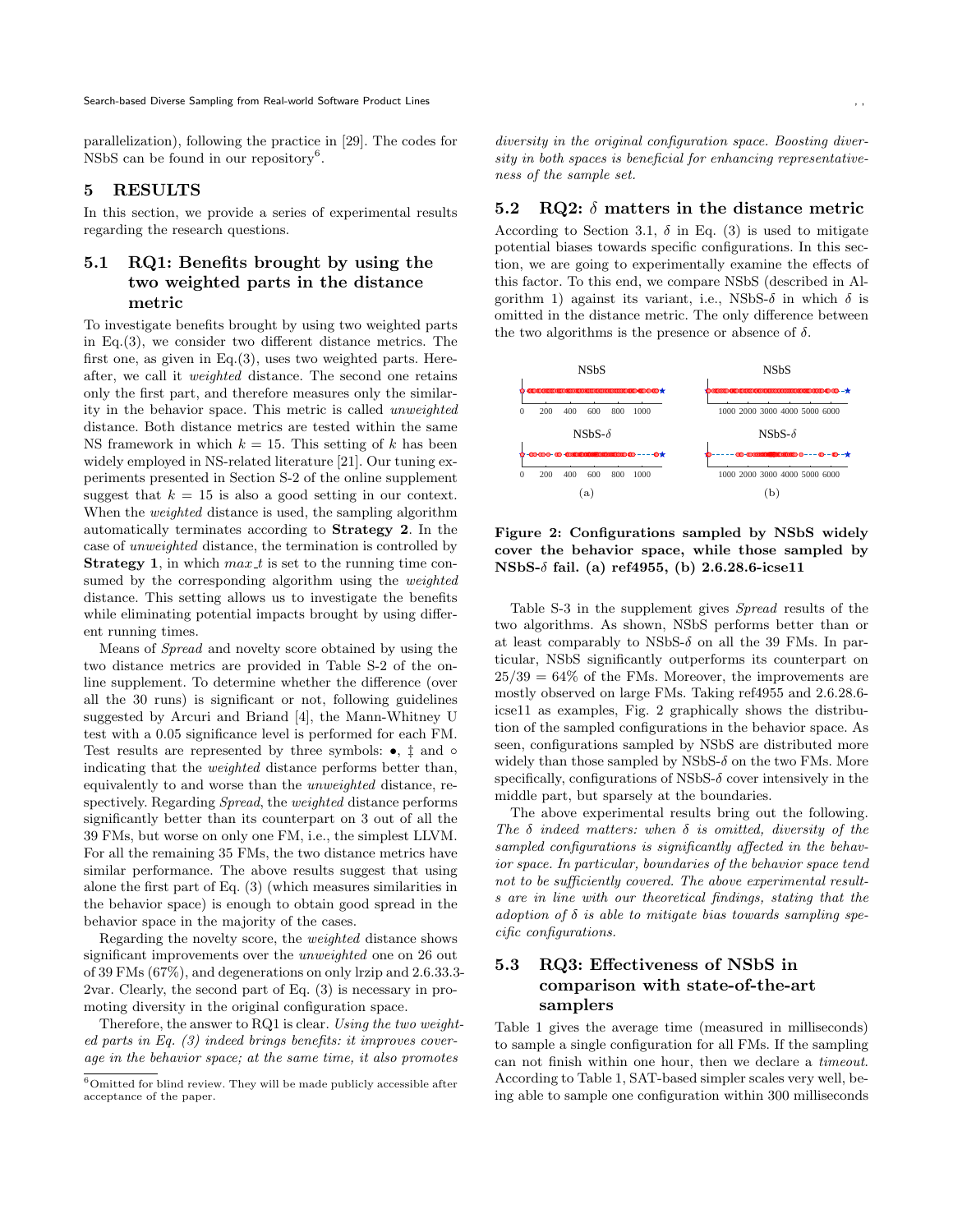<span id="page-8-1"></span>**Table 1: Time taken to sample a configuration (in milliseconds).** *timeout* **= one hour**

| FM                   | <b>NSbS</b>    | <b>SAT-based</b> | DDbS    | Unigen3        | Smarch  |
|----------------------|----------------|------------------|---------|----------------|---------|
| lrzip                | $\overline{2}$ | $\mathbf{1}$     | 18      | <1             | 185     |
| <b>LLVM</b>          | $\overline{2}$ | $\leq$ 1         | 5       | $\leq$ 1       | 110     |
| X264                 | 87             | $\leq$ 1         | 10      | <1             | 151     |
| Dune                 | $\overline{2}$ | $<$ 1            | 14      | <1             | 163     |
| BerkeleyDBC          | 148            | $\leq$ 1         | 14      | $\leq$ 1       | 165     |
| HiPAcc               | $\overline{2}$ | $\leq$ 1         | 99      | 5              | 329     |
| <b>JHipster</b>      | 10             | $<$ 1            | 161     | $\mathbf{1}$   | 388     |
| Polly                | 92             | $\leq$ 1         | 400     | 1              | 373     |
| 7z                   | 120            | $<$ 1            | 1299    | 3              | 467     |
| JavaGC               | 9              | $\leq$ 1         | 780     | 1              | 381     |
| VP9                  | 6              | $\leq$ 1         | 2412    | $\overline{2}$ | 396     |
| $fiasco_17_10$       | 12             | $\leq$ 1         | timeout | 15             | 3260    |
| axTLS.2.1.4          | 6              | $<$ 1            | timeout | 12             | 895     |
| $_{\rm{fiasco}}$     | 93             | $\mathbf{1}$     | timeout | 20             | 58003   |
| toybox               | 13             | $<$ 1            | timeout | $\overline{7}$ | 7123    |
| axtls                | 14             | $\mathbf{1}$     | timeout | 34             | 13515   |
| $uClibc-ng_1_0_29$   | $\overline{7}$ | $\leq$ 1         | timeout | 4681           | 4239    |
| $toy box_0_7_5$      | $\overline{7}$ | $<$ 1            | timeout | 231            | 3492    |
| uClinux              | 61             | $\overline{2}$   | timeout | 258            | 39713   |
| ref4955              | 46             | 1                | timeout | timeout        | 37299   |
| adderII              | 49             | 1                | timeout | timeout        | 48508   |
| $ecos-icse11$        | 40             | $\mathbf{1}$     | timeout | timeout        | timeout |
| m5272c3              | 45             | 1                | timeout | timeout        | 43946   |
| pati                 | 46             | 1                | timeout | timeout        | 38404   |
| olpce2294            | 51             | 1                | timeout | timeout        | 53946   |
| integrator_arm9      | 65             | $\overline{2}$   | timeout | timeout        | 377666  |
| $at91\text{sam7sek}$ | 49             | 1                | timeout | timeout        | 45776   |
| se77x9               | 70             | $\overline{2}$   | timeout | timeout        | timeout |
| phycore229x          | 49             | $\mathbf{1}$     | timeout | timeout        | 56323   |
| $b$ usybox-1.18.0    | 202            | 3                | timeout | timeout        | timeout |
| $busybox_128.0$      | 37             | $<$ 1            | timeout | timeout        | 18087   |
| embtoolkit           | 2306           | 35               | timeout | timeout        | timeout |
| freebsd-icse11       | 201            | 7                | timeout | timeout        | timeout |
| uClinux-config       | 296            | $\overline{7}$   | timeout | timeout        | timeout |
| buildroot            | 6916           | 21               | timeout | timeout        | timeout |
| freetz               | 16540          | 35               | timeout | timeout        | timeout |
| 2.6.28.6-icse11      | 558            | 29               | timeout | timeout        | timeout |
| $2.6.32 - 2var$      | 36000          | 256              | timeout | timeout        | timeout |
| $2.6.33.3 - 2var$    | 36000          | 289              | timeout | timeout        | timeout |

even for the largest FM, i.e., 2.6.33.3-2var. Quite often, the sampling takes no more than 1 millisecond. For DDbS, it can only handle 11 small FMs with  $|\Psi| \leq 2.16 \times 10^5$ . For Unigen3, it succeeds in dealing with 19 FMs with  $|\Psi| \leq 1.63 \times 10^{91}$ . Regarding Smarch, it scales better than DDbS and Unigen3, but still fails on 11 FMs. For our NSbS, it dose not encounter a *timeout* for all FMs. We would like to mention that even though NSbS runs out of one hour on 2.6.32-2var and 2.6.33.3-2var, it successfully samples 100 configurations as requested. Therefore, we do not declare a *timeout*. In fact, this is totally different from the timeout of other samplers, which are unable to sample 100 configurations within one hour. Regarding the sampling speed, as shown in Table [1](#page-8-1), NSbS is slower than the SAT-based sampler, but much faster than Smarch.

Table S-4 in the online supplement lists *Spread* results for all samplers, and Table [2](#page-8-2) summarizes Wilcoxon's test results for each pairwise comparison between NSbS and each sampler. In this table, available cases refer to those without a

*timeout* for both samplers. As can be found, NS performs better than or at least competitively to other samplers in almost all the available cases. The only exception is observed on the pairwise comparison between NSbS and DDbS on the simplest LLVM. In this case, NSbS is significantly worse than DDbS. This exceptional case accounts for 9% of all the available 11 cases for the pair NSbS v.s. DDbS. According to the results in Table [2,](#page-8-2) we can conclude that NSbS is more effective than SAT-based sampler, Unigen3 and Smarch in generating diverse configurations, and that NSbS and DDb-S are able to sample configurations covering similarly in the behavior space. However, as discussed previously, DDbS suffers from the scalability issue, being only able to handle very small FMs.

<span id="page-8-2"></span>**Table 2: Summary of Wilcoxon's test results (regarding** *Spread***) for pairwise comparisons between NSbS and each sampler**

| NSbS v.s.              | SAT-based DDbS Unigen3 |       |        | Smarch |
|------------------------|------------------------|-------|--------|--------|
| Available cases $(\#)$ | 39                     | 11    | 19     | 28     |
|                        | $77\%$                 | $0\%$ | 68%    | 82%    |
| İ                      | 23%                    | 91%   | $32\%$ | 18%    |
| $\circ$                | $0\%$                  | $9\%$ | 0%     | $0\%$  |

For configurations generated by the five samplers on JHipster (chosen as an example), we plot in Fig. [3](#page-9-1) the number of selected features, and the difference of this number between two successive configurations. Notice that configurations in these sample sets are sorted in increasing order based on the number of selected features. It can be found in Fig. [3](#page-9-1) that the number of selected features for NSbS increases more regularly than that for other samplers. To be more specific, the increment of this number for NSbS is steady being always one, while it is either one or two for DDbS and Smarch. In addition, configurations sampled by NSbS can be partitioned into nearly equal-sized subsets based on the number of selected features. For other samplers, however, this partition is less balanced. This can be observed from histograms for the 'difference', indicating that some groups have more configurations than others. The above graphical results suggest that NSbS is capable of sampling configurations that are widely and nearly-uniformly distributed in the behavior space.

Experiments performed in this section emphasize the following. *First, NSbS and SAT-based sampling are the two best samplers regarding scalability, and both of them can handle all FMs under study. Second, NSbS and DDbS perform best concerning diversity of the samples in the behavior space. Therefore, only NSbS (among all samplers tested in this section) achieves scalable diverse sampling.*

#### <span id="page-8-0"></span>**5.4 Discussions**

It is not surprising that NSbS performs better than SATbased sampler regarding diversity. In fact, initial population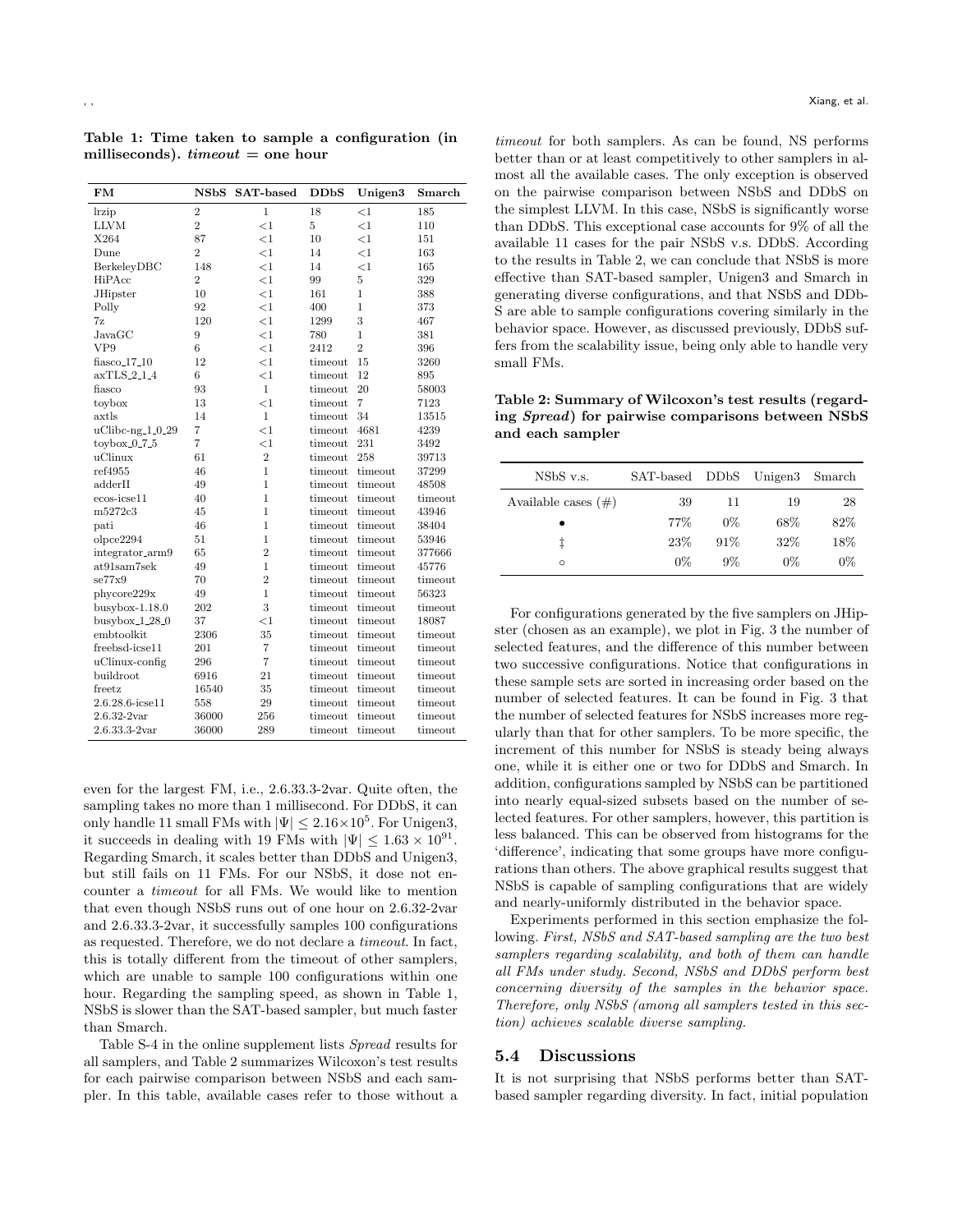<span id="page-9-1"></span>

**Figure 3: For configurations generated by each sampler on JHipster, the number of selected features and the difference of this number between two successive configurations are shown in histograms.**

in NSbS is the outcome of the SAT-based sampler. This initial population is sequently improved by NS in an incremental way. As shown in Fig. [4](#page-9-2), novelty scores of the sample sets are persistently improved during the sampling process of NSbS, naturally leading to more and more diverse samples.

It is also easy to explain why DDbS is computationally much more expensive than NSbS. In fact, NSbS uses genetic operations to generate temporary configurations, and then adopts probSAT [[5](#page-10-3)] to repair them if necessary. This is an efficient way of creating new configurations. Instead, each time DDbS requests to the Z3 constraint solver [\[15\]](#page-11-28) to find a configuration with exactly *d* selected features, where *d* is uniformly drawn from the set of all possible distances. However, it is not always easy to find such configurations because they may not exist. Sometimes the constraint solver takes long to find a feasible configuration, or fails to return any one even after a long time of running. Hence, DDbS suffers from low efficiency.

<span id="page-9-2"></span>

**Figure 4: Novelty scores of the sample sets are persistently improved during the sampling process of NSbS**

The following is the reason why the two uniform samplers (Unigen3 and Smarch) can not generate diverse samples in the behavior space. In fact, Unigen3 and Smarch aim at deriving uniform samples in the configuration space. The uniformity in this space cannot guarantee diversity in the behavior space. Recall in Section [2.2](#page-3-0) that  $\Psi = \bigcup_{b \in \mathcal{B}} \Phi_b$ . If a subspace  $\Phi_b$  is larger, then more configurations will be sampled from this subspace. All these configurations collapse to a single point in the behavior space. Clearly, this mechanism could hamper diversity in the behavior space.

#### **5.5 Threats to Validity**

In this section, we briefly discuss threats to internal validity and external validity, as well as how they could be mitigated.

**Internal validity**. This type of threats can be caused by potential errors in our implementation of NSbS and the samplers used for comparisons. To rule out errors in the implementation, we have thoroughly tested our codes by analyzing the outcomes step by step on small FMs. For samplers used in performance comparisons, they were implemented by codes provided by their authors.

Due to stochastic nature of the samplers under study, outcomes of different runs could be different. To diminish random biases, we independently run the samplers 30 times, and compare them based on mean values of performance indicators. In addition, statistical tests are utilized to make reliable comparisons.

**External validity**. This threat is related to the degree to which we can generalize from the experiments. To increase external validity, we select 39 real-world FMs from different domains, and most of them have been widely used by others to evaluate their sampling algorithms [\[33](#page-11-6), [46](#page-12-7), [49](#page-12-16)]. These FMs are representative with respect to the configuration size, which ranges from  $10^2$  to more than  $10^{417}$ . Therefore, we are confident that our results could generalize to many more FMs.

#### <span id="page-9-0"></span>**6 RELATED WORK**

There are different strategies for sampling configurations from SPLs: random sampling, solver-based sampling, coverageoriented sampling and uniform sampling.

**Random sampling**: The simplest way to create a sample set is to randomly assign *true* or *false* to each feature for each configuration [[22](#page-11-12), [39](#page-12-8), [41,](#page-12-6) [42](#page-12-9)]. Due to constraints among features, however, this method is very likely to generate invalid configurations. Instead of randomly selecting features,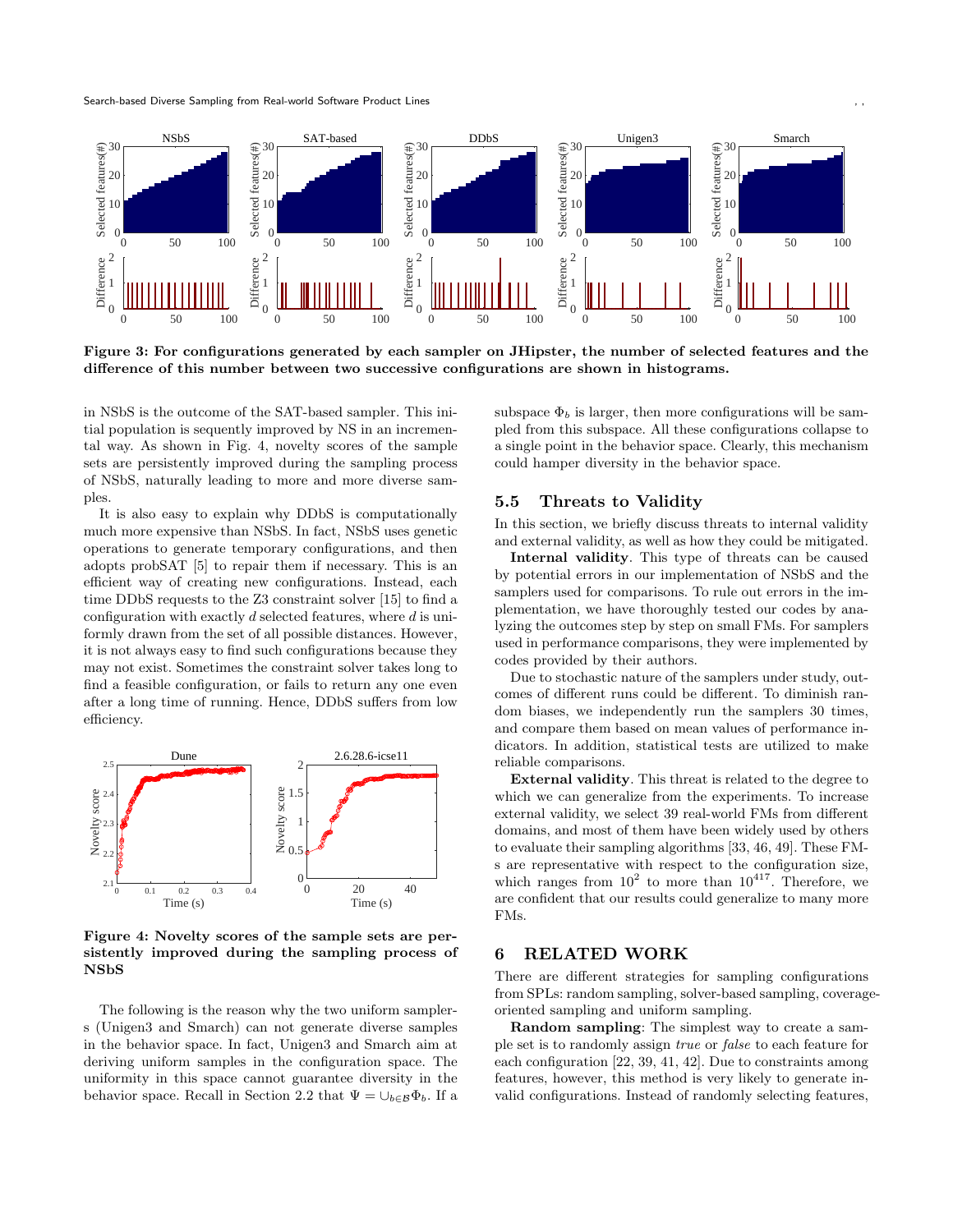there exist sampling approaches randomly selecting configurations either from all the enumerated configuration space [\[51\]](#page-12-3), or by using the Monte-Carlo method without exhausted enumeration [\[20\]](#page-11-11). Nevertheless, these approaches also select invalid configurations, or suffer from low efficiency because of the time-consuming or even impractical enumeration.

**Solver-based sampling**: Off-the-shelf SAT or *satisfiability modulo theories* constraint solvers have been widely used to derive samples. These solvers include SAT4J [[26](#page-11-4), [27](#page-11-17), [38\]](#page-11-22), PicoSAT [\[10,](#page-11-13) [50\]](#page-12-18), Z3 solver [\[18,](#page-11-14) [23,](#page-11-2) [33](#page-11-6), [47](#page-12-19)]) and stochastic local search SAT solvers [[57,](#page-12-13) [59,](#page-12-15) [60\]](#page-12-2). This kind of sampling generally scales well to large real-world SPLs, but offers no guarantees about randomness or coverage [[33](#page-11-6), [49\]](#page-12-16). In particular, to improve the diversity of configurations, Henard et al. [[26\]](#page-11-4) randomized the order how the logical clauses and the literals are parsed. The resulting randomized SAT4J solver, which has been extensively adopted in different contexts [\[27,](#page-11-17) [28,](#page-11-15) [57](#page-12-13)], is selected as a baseline in this paper. According to our results, this solver cannot give any guarantees about coverage in the behavior space, though.

**Coverage-oriented sampling**: It creates a sample set according to a specific coverage criterion. One of the prominent example is *t-wise* sampling in which all possible *t* feature combinations must be covered [[12\]](#page-11-29). Nowadays, various *t*-wise sampling approaches are available, e.g., Chvatal [[31\]](#page-11-30), ICPL [\[32](#page-11-10)], IncLing [\[2\]](#page-10-0), YASA [\[35](#page-11-31)] and CASA [\[19\]](#page-11-9). Based on the evaluations in [[41\]](#page-12-6), however, most of the *t*-wise sampling techniques can only deal with small FMs considering often  $t = 1$  or  $t = 2$ . For large real-world SPLs and/or high  $t$  interaction strengths, they often run out of memory, do not terminate, or take too much running time [\[48](#page-12-20)].

**Uniform sampling**: Achieving uniform sampling is important to understand properties of the whole configuration space [\[46\]](#page-12-7). Recently, uniform sampling has caught increasing attention from both SAT and SPL communities [[1,](#page-10-1) [29,](#page-11-26) [49\]](#page-12-16). UniGen2 [\[9\]](#page-11-16) partitions the configuration space as evenly as possible using hashing functions. Subsequently, sampling is done by choosing a partition at random, and then generating a valid configuration in that partition using an SAT solver. Unigen2 also supports parallelism on sampling, and its improved version, i.e., UniGen3 [[54\]](#page-12-12), is now available. Several strategies perform counting-based uniform sampling. Typically, they subsequently partition the configuration space on variable assignments, and then count the number of configurations of the resulting parts. In [\[43](#page-12-10)], the number of valid configurations can be easily counted since an FM is encoded as a binary decision diagram. Both *Spur* [[1](#page-10-1)] and *Smarch* [\[46](#page-12-7)] rely on sharpSAT [\[56\]](#page-12-17) to count the number of valid configurations. The above samplers guarantee uniform sampling, but may encounter a bottleneck in some cases. According to Sundermann et al. [[55](#page-12-21)], none of their evaluated model counting solvers, including sharpSAT, can count the number of valid configurations for some large industrial SPLs. Alternatively, QuickSampler [\[18\]](#page-11-14) performs an efficient sampling of configurations using only a small number of MAX-SAT solver calls. This sampler, however, offers no guarantees on uniformity or even validity of the samples [[29,](#page-11-26) [49\]](#page-12-16).

# **7 CONCLUSIONS**

This paper focuses on diverse sampling from SPLs. In practice, the number of selected features for a configuration is important to characterize its behaviors. By using this number, the configuration space is mapped to a small behavior space. Deriving a small set of valid configurations that has a good coverage in the behavior space is required in many software engineering tasks. However, most existing sampling strategies fail to achieve this goal. In this paper, we propose a search-based sampling strategy which adopts an efficient off-the-shelf SAT solver to generate an initial sample set, and then improves its diversity in an incremental way. This is achieved by using a special distance metric in combination with the novelty search algorithm. Experimental results on 39 real-world SPLs demonstrate that our sampling algorithm can not only improve coverage in the behavior space, but also promote diversity in the original configuration space. Moreover, we show, both theoretically and experimentally, that the designed distance metric is able to mitigate bias towards covering specific parts in the behavior space. Finally, our results show that only the proposed sampling algorithm achieves scalable diverse sampling among all the five evaluated samplers. In particular, our sampler scales up well, being able to handle all the SPLs, including those whose configuration space even cannot be counted.

Focusing on sampling diverse configurations from behavior spaces, this paper provides a search-based sampler. This is a new attempt on diverse sampling from SPLs, and there are some directions for subsequent studies. For example, it is easy to adapt our sampler in different sampling scenarios using other criteria to map configuration spaces into behavior spaces. For the generated sample sets, it is worthwhile to investigate their *t*-wise coverage [[57\]](#page-12-13) and performance prediction accuracy [\[33\]](#page-11-6).

## **REFERENCES**

- <span id="page-10-1"></span>[1] Dimitris Achlioptas, Zayd S. Hammoudeh, and Panos Theodoropoulos. 2018. Fast Sampling of Perfectly Uniform Satisfying Assignments. In *Theory and Applications of Satisfiability Testing – SAT 2018*, Olaf Beyersdorff and Christoph M. Wintersteiger (Eds.). Springer International Publishing, Cham, 135–147.
- <span id="page-10-0"></span>[2] Mustafa Al-Hajjaji, Sebastian Krieter, Thomas Thüm, Malte Lochau, and Gunter Saake. 2016. IncLing: Efficient Product-Line Testing Using Incremental Pairwise Sampling. In *Proceedings of the 2016 ACM SIGPLAN International Conference on Generative Programming: Concepts and Experiences* (Amsterdam, Netherlands) *(GPCE 2016)*. Association for Computing Machinery, New York, NY, USA, 144–155.
- <span id="page-10-4"></span>[3] Mustafa Al-Hajjaji, Thomas Thüm, Malte Lochau, Jens Meinicke, and Gunter Saake. 2019. Effective product-line testing using similarity-based product prioritization. *Software & Systems Modeling* 18 (2019), 499–521.
- <span id="page-10-5"></span>Andrea Arcuri and Lionel Briand. 2011. A Practical Guide for Using Statistical Tests to Assess Randomized Algorithms in Software Engineering. In *Proceedings of the 33rd International Conference on Software Engineering* (Waikiki, Honolulu, HI, US-A) *(ICSE'11)*. Association for Computing Machinery, New York, NY, USA, 1–10.
- <span id="page-10-3"></span>[5] Adrian Balint and Uwe Schöning. 2012. *Choosing Probability Distributions for Stochastic Local Search and the Role of Make versus Break*. International Conference on Theory and Applications of Satisfiability Testing, Berlin, Heidelberg, 16–29.
- <span id="page-10-2"></span>[6] Don Batory. 2005. Feature Models, Grammars, and Propositional Formulas. In *Proceedings of the 9th International Conference*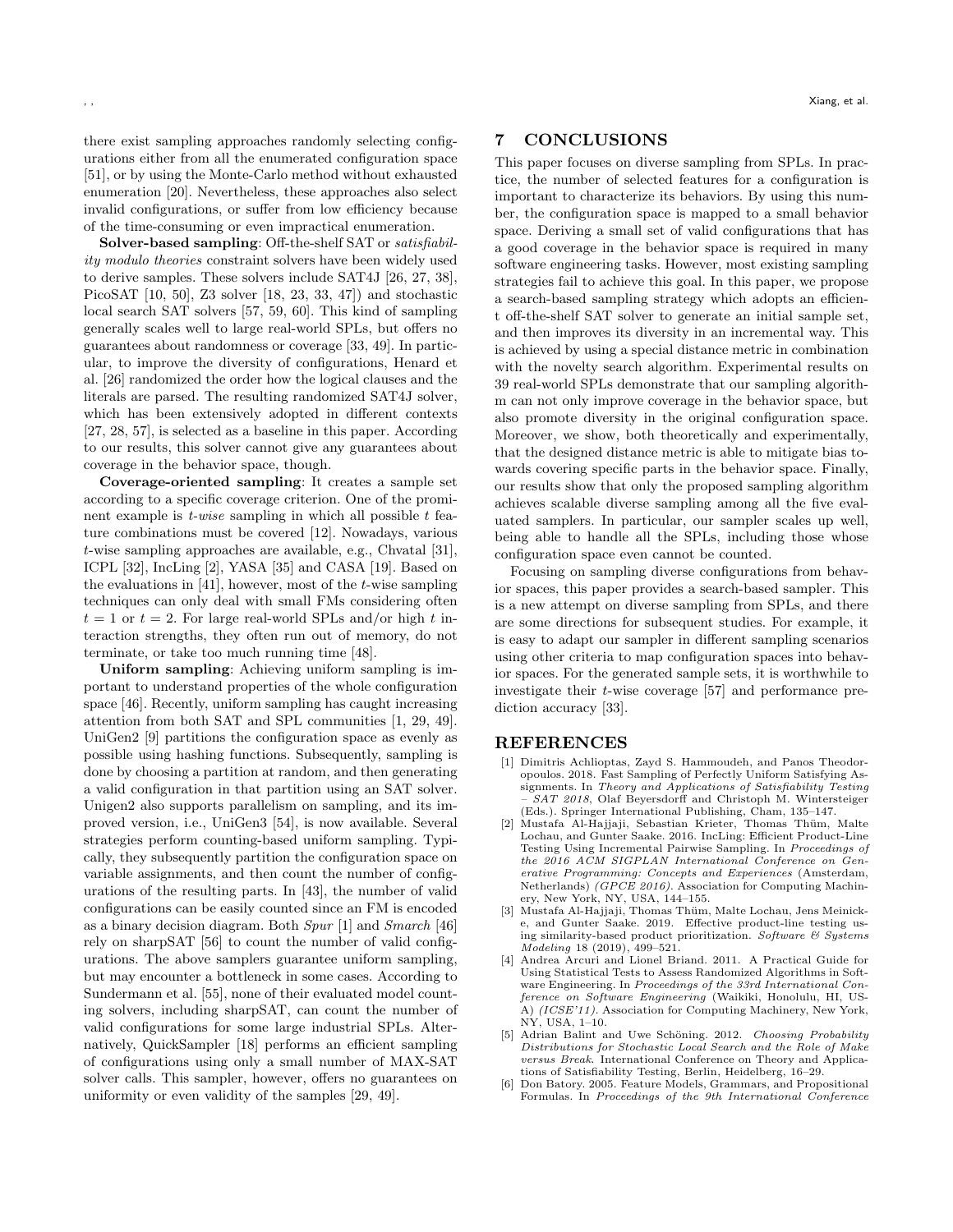- <span id="page-11-23"></span>[7] Daniel Le Berre and Anne Parrain. 2010. The Sat4j library, release 2.2, system description. *Journal on Satisfiability, Boolean Modeling and Computation* 7 (2010), 59–64.
- <span id="page-11-24"></span>[8] Shaowei Cai, Chuan Luo, and Kaile Su. 2014. Improving Walk-SAT By Effective Tie-Breaking and Efficient Implementation. *Comput. J.* 58, 11 (11 2014), 2864–2875.
- <span id="page-11-16"></span>[9] Supratik Chakraborty, Daniel J. Fremont, Kuldeep S. Meel, Sanjit A. Seshia, and Moshe Y. Vardi. 2015. On Parallel Scalable Uniform SAT Witness Generation. In *Tools and Algorithms for the Construction and Analysis of Systems*, Christel Baier and Cesare Tinelli (Eds.). Springer Berlin Heidelberg, Berlin, Heidelberg, 304–319.
- <span id="page-11-13"></span>[10] Jianfeng Chen, Vivek Nair, Rahul Krishna, and Tim Menzies. 2019. 'Sampling' as a Baseline Optimizer for Search-based Software Engineering. *IEEE Transactions on Software Engineering* 45, 6 (2019), 597–614.
- <span id="page-11-0"></span>[11] Paul Clements and Linda Northrop. 2001. *Software product lines: practices and patterns*. Addison-Wesley Longman Publishing Co., Inc. 467 pages.
- <span id="page-11-29"></span>[12] Myra B. Cohen, Matthew B. Dwyer, and Jiangfan Shi. 2007. Interaction Testing of Highly-Configurable Systems in the Presence of Constraints. In *Proceedings of the 2007 International Symposium on Software Testing and Analysis* (London, United Kingdom) *(ISSTA'07)*. Association for Computing Machinery, New York, NY, USA, 129–139.
- <span id="page-11-7"></span>[13] Myra B. Cohen, Matthew B. Dwyer, and Jiangfan Shi. 2008. Constructing Interaction Test Suites for Highly-Configurable Systems in the Presence of Constraints: A Greedy Approach. *IEEE Transactions on Software Engineering* 34, 5 (2008), 633–650.
- <span id="page-11-25"></span>[14] Martin Davis, George Logemann, and Donald Loveland. 1962. A Machine Program for Theorem-proving. *Communications of the ACM* 5, 5 (1962), 394–397.
- <span id="page-11-28"></span>[15] Leonardo de Moura and Nikolaj Bjørner. 2008. Z3: An Efficient SMT Solver. In *Proceedings of the International Conference on Tools and Algorithms for the Construction and Analysis of Systems*, C. R. Ramakrishnan and Jakob Rehof (Eds.). Springer Berlin Heidelberg, Berlin, Heidelberg, 337–340.
- <span id="page-11-20"></span>[16] Stephane Doncieux, Alban Laflaquière, and Alexandre Coninx. 2019. Novelty Search: A Theoretical Perspective. In *Proceedings of the Genetic and Evolutionary Computation Conference* (Prague, Czech Republic) *(GECCO'19)*. Association for Computing Machinery, New York, NY, USA, 99–106.
- <span id="page-11-21"></span>[17] Stephane Doncieux, Giuseppe Paolo, Alban Laflaquière, and Alexandre Coninx. 2020. Novelty Search makes Evolvability Inevitable. In *Proceedings of the Genetic and Evolutionary Computation Conference* (CancAˇzn, Mexico) ˜ *(GECCO'20)*. Association for Computing Machinery, New York, NY, USA, 85–93.
- <span id="page-11-14"></span>[18] Rafael Dutra, Kevin Laeufer, Jonathan Bachrach, and Koushik Sen. 2018. Efficient Sampling of SAT Solutions for Testing. In *2018 IEEE/ACM 40th International Conference on Software Engineering (ICSE)*. IEEE Computer Society, Los Alamitos, CA, USA, 549–559.
- <span id="page-11-9"></span>[19] Brady J. Garvin, Myra B. Cohen, and Matthew B. Dwyer. 2011. Evaluating improvements to a meta-heuristic search for constrained interaction testing. *Empirical Software Engineering* 16, 1 (2011), 61–102.
- <span id="page-11-11"></span>[20] Vibhav Gogate and Rina Dechter. 2006. A New Algorithm for Sampling CSP Solutions Uniformly at Random. In *Principles* and Practice of Constraint Programming - CP 2006, Frédéric Benhamou (Ed.). Springer Berlin Heidelberg, Berlin, Heidelberg, 711–715.
- <span id="page-11-27"></span>[21] Jorge Gomes, Pedro Mariano, and Anders Lyhne Christensen. 2015. Devising Effective Novelty Search Algorithms: A Comprehensive Empirical Study. In *Proceedings of the 2015 Annual Conference on Genetic and Evolutionary Computation* (Madrid, Spain) *(GECCO'15)*. Association for Computing Machinery, New York, NY, USA, 943–950.
- <span id="page-11-12"></span>[22] Jianmei Guo, Krzysztof Czarnecki, Sven Apel, Norbert Siegmund, and Andrzej Wasowski. 2013. Variability-aware performance prediction: A statistical learning approach. In *28th IEEE/ACM International Conference on Automated Software Engineering (ASE)*. 301–311.
- <span id="page-11-2"></span>[23] Jianmei Guo, Jia Hui Liang, Kai Shi, Dingyu Yang, Jingsong Zhang, Krzysztof Czarnecki, Vijay Ganesh, and Huiqun Yu. 2019.

SMTIBEA: a hybrid multi-objective optimization algorithm for configuring large constrained software product lines. *Software & Systems Modeling* 18 (2019), 1447–1466.

- <span id="page-11-3"></span>[24] Jianmei Guo, Jules White, Guangxin Wang, Jian Li, and Yinglin Wang. 2011. A genetic algorithm for optimized feature selection with resource constraints in software product lines. *Journal of Systems & Software* 84, 12 (2011), 2208–2221.
- <span id="page-11-8"></span>[25] Axel Halin, Alexandre Nuttinck, Mathieu Acher, Xavier Devroey, Gilles Perrouin, and Benoit Baudry. 2019. Test them all, is it worth it? Assessing configuration sampling on the JHipster Web development stack. *Empirical Software Engineering volume* 24 (2019), 674–717.
- <span id="page-11-4"></span>[26] Christopher Henard, Mike Papadakis, Mark Harman, and Yves Le Traon. 2015. Combining Multi-Objective Search and Constraint Solving for Configuring Large Software Product Lines. In *The 37th International Conference on Software Engineering*, Vol. 1. 517–528.
- <span id="page-11-17"></span>[27] Christopher Henard, Mike Papadakis, Gilles Perrouin, Jacques Klein, Patrick Heymans, and Yves Le Traon. 2014. Bypassing the Combinatorial Explosion: Using Similarity to Generate and Prioritize T-Wise Test Configurations for Software Product Lines. *IEEE Transactions on Software Engineering* 40, 7 (July 2014), 650–670.
- <span id="page-11-15"></span>[28] Christopher Henard, Mike Papadakis, Gilles Perrouin, Jacques Klein, and Yves Le Traon. 2013. PLEDGE: A Product Line Editor and Test Generation Tool. In *Proceedings of the 17th International Software Product Line Conference Co-Located Workshops* (Tokyo, Japan) *(SPLC'13 Workshops)*. Association for Computing Machinery, New York, NY, USA, 126–129.
- <span id="page-11-26"></span>[29] Ruben Heradio, David Fernandez-Amoros, José A. Galindo, and David Benavides. 2020. Uniform and Scalable SAT-Sampling for Configurable Systems. In *Proceedings of the 24th ACM Conference on Systems and Software Product Line: Volume A - Volume A* (Montreal, Quebec, Canada) *(SPLC '20)*. Associa-tion for Computing Machinery, New York, NY, USA, Article 17, 11 pages.
- <span id="page-11-5"></span>[30] Robert M. Hierons, Miqing Li, Xiaohui Liu, Sergio Segura, and Wei Zheng. 2016. SIP: Optimal Product Selection from Feature Models Using Many-Objective Evolutionary Optimization. *ACM Transactions on Software Engineering and Methodology* 25, 2, Article 17 (April 2016), 39 pages.
- <span id="page-11-30"></span>[31] Martin Fagereng Johansen, Øystein Haugen, and Franck Fleurey. 2011. Properties of Realistic Feature Models Make Combinatorial Testing of Product Lines Feasible. In *Proceedings of the 14th International Conference on Model Driven Engineering Languages and Systems* (Wellington, New Zealand) *(MODELS'11)*. Springer-Verlag, Berlin, Heidelberg, 638–652.
- <span id="page-11-10"></span>[32] Martin Fagereng Johansen, Øystein Haugen, and Franck Fleurey. 2012. An Algorithm for Generating T-Wise Covering Arrays from Large Feature Models. In *Proceedings of the 16th International Software Product Line Conference - Volume 1* (Salvador, Brazil) *(SPLC'12)*. Association for Computing Machinery, New York, NY, USA, 46–55.
- <span id="page-11-6"></span>[33] Christian Kaltenecker, Alexander Grebhahn, Norbert Siegmund, Jianmei Guo, and Sven Apel. 2019. Distance-Based Sampling of Software Configuration Spaces. In *Proceedings of the 41st International Conference on Software Engineering* (Montreal, Quebec, Canada) *(ICSE'19)*. IEEE Press, 1084–1094.
- <span id="page-11-1"></span>[34] Kyo C. Kang, Sholom G. Cohen, James A. Hess, William E. Novak, and A. Spencer Peterson. 1990. *Feature-oriented domain analysis (FODA ) feasibility study*. Technical Report. CMU/SEI-90-TR-21. SEI. Georgetown University.
- <span id="page-11-31"></span>[35] Sebastian Krieter, Thomas Thüm, Sandro Schulze, Gunter Saake, and Thomas Leich. 2020. YASA: yet another sampling algorithm. In *VaMoS 20: 14th International Working Conference on Variability Modelling of Software-Intensive Systems, Magdeburg Germany, February 5-7, 2020*, Maxime Cordy, Mathieu Acher, Danilo Beuche, and Gunter Saake (Eds.). ACM, 4:1–4:10.
- <span id="page-11-18"></span>[36] Joel Lehman and O. Stanley Kenneth. 2011. Abandoning Objectives: Evolution Through the Search for Novelty Alone. *Evolutionary Computation* 19, 2 (2011), 189–223.
- <span id="page-11-19"></span>[37] Joel Lehman and Kenneth O. Stanley. 2008. Exploiting openendedness to solve problems through the search for novelty. In *Proceedings of the Eleventh International Conference on Artificial Life (ALIFE XI)*. 329–336.
- <span id="page-11-22"></span>[38] Jia Hui Liang, Vijay Ganesh, Krzysztof Czarnecki, and Venkatesh Raman. 2015. SAT-based Analysis of Large Real-world Feature